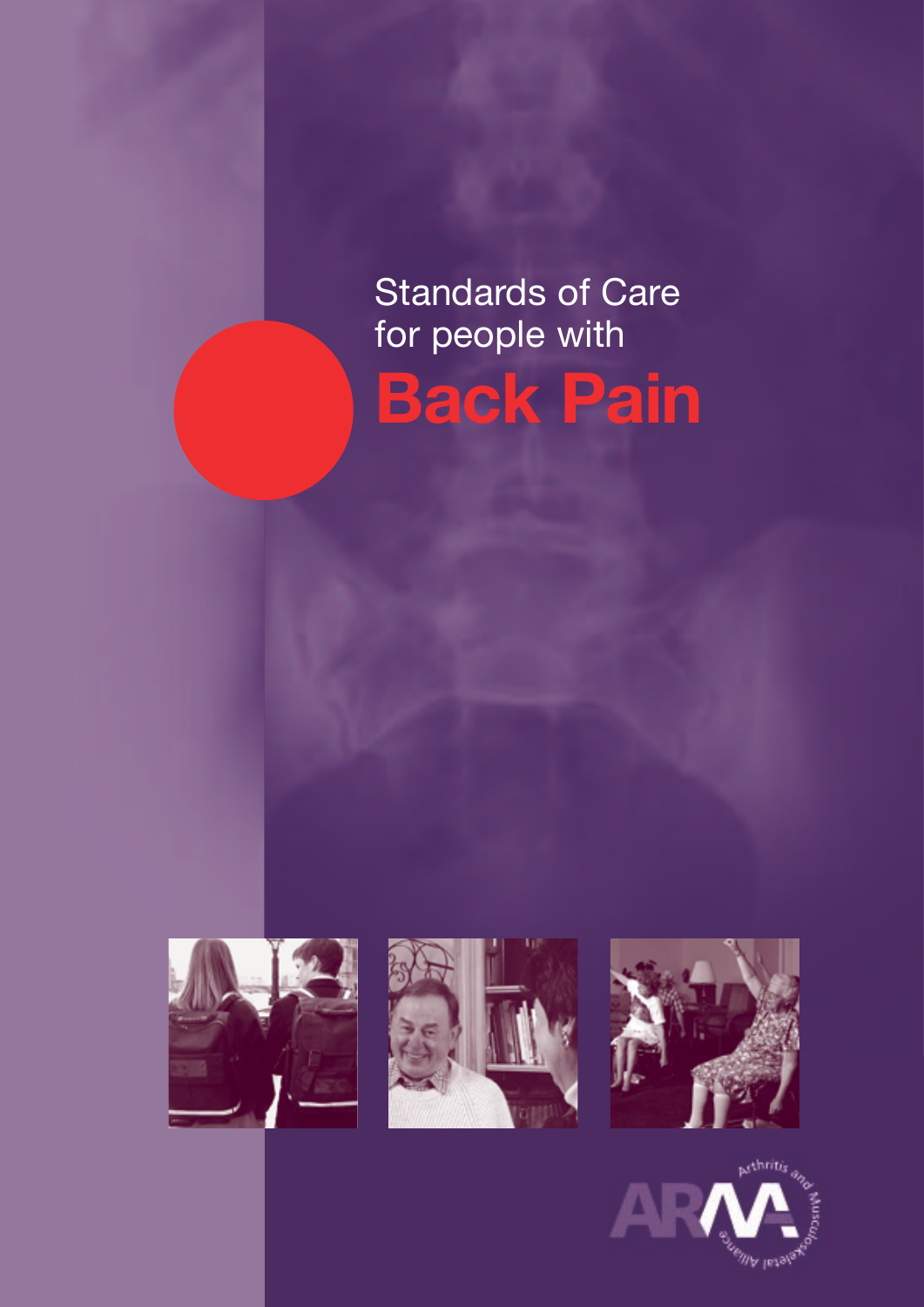## **Contents**

| The background                                                                                   | 1               |
|--------------------------------------------------------------------------------------------------|-----------------|
| <b>About these Standards</b>                                                                     | 3               |
| The Standards of Care:                                                                           |                 |
| Standards to improve access to information, support and knowledge                                | 5 <sup>5</sup>  |
| Standards to improve access to the right services that enable early assessment<br>and management | $\overline{7}$  |
| Standards to improve access to ongoing and responsive treatment and support                      | 10 <sup>°</sup> |
| Glossary                                                                                         | 13              |
| Appendix 1: Evidence-based interventions                                                         | 14              |
| Appendix 2: Developing the Standards                                                             | 14              |
| Acknowledgements                                                                                 | 14              |
| <b>Bibliography</b>                                                                              | 17              |

ARMA is the umbrella organisation for the UK musculoskeletal community. ARMA is a registered charity No 1108851. Our member organisations are:

- Arthritis Care
- Arthritis Research Campaign
- BackCare
- British Chiropractic Association
- British Coalition of Heritable Disorders of Connective Tissue
- British Health Professionals in Rheumatology
- British Institute of Musculoskeletal Medicine
- British Orthopaedic Association
- British Scoliosis Society
- British Sjögren's Syndrome Association
- British Society for Paediatric and Adolescent Rheumatology
- British Society for Rheumatology
- British Society of Rehabilitation Medicine
- Chartered Society of Physiotherapy
- Children's Chronic Arthritis Association
- CHOICES for Families of Children with Arthritis
- Early Rheumatoid Arthritis Network
- Lupus UK
- Manipulation Association of Chartered Physiotherapists (UK)
- Marfan Association (UK)
- National Ankylosing Spondylitis Society
- National Association for the Relief of Paget's Disease
- National Association of Rheumatology Occupational
- Therapists (NAROT) • National Osteoporosis Society
- National Rheumatoid Arthritis Society
- Podiatry Rheumatic Care Association
- Primary Care Rheumatology Society
- Psoriatic Arthropathy Alliance
- Raynaud's and Scleroderma Association
- Rheumatoid Arthritis Surgical Society
- Royal College of Nursing Rheumatology Nursing
- Policy and Practice Group
- Scleroderma Society
- Society for Back Pain Research

Photographs on front cover reproduced by kind permission of BackCare

© Nov 2004 Arthritis and Musculoskeletal Alliance

Any part of this publication may be freely reproduced for non-commercial purposes and with the appropriate acknowledgement.

The contents of this document and further resources including contact details for our member organisations, further information about our work and this project, including additional examples of good practice and resources to support implementation are available on the ARMA website at www.arma.uk.net

The Standards of Care project has been managed by ARMA. The project has been funded from a range of sources, including unrestricted educational grants from a number of pharmaceutical companies. A wide range of individuals and organisations have given time, expertise and other support in kind. For details of contributors, please see Acknowledgements on page 14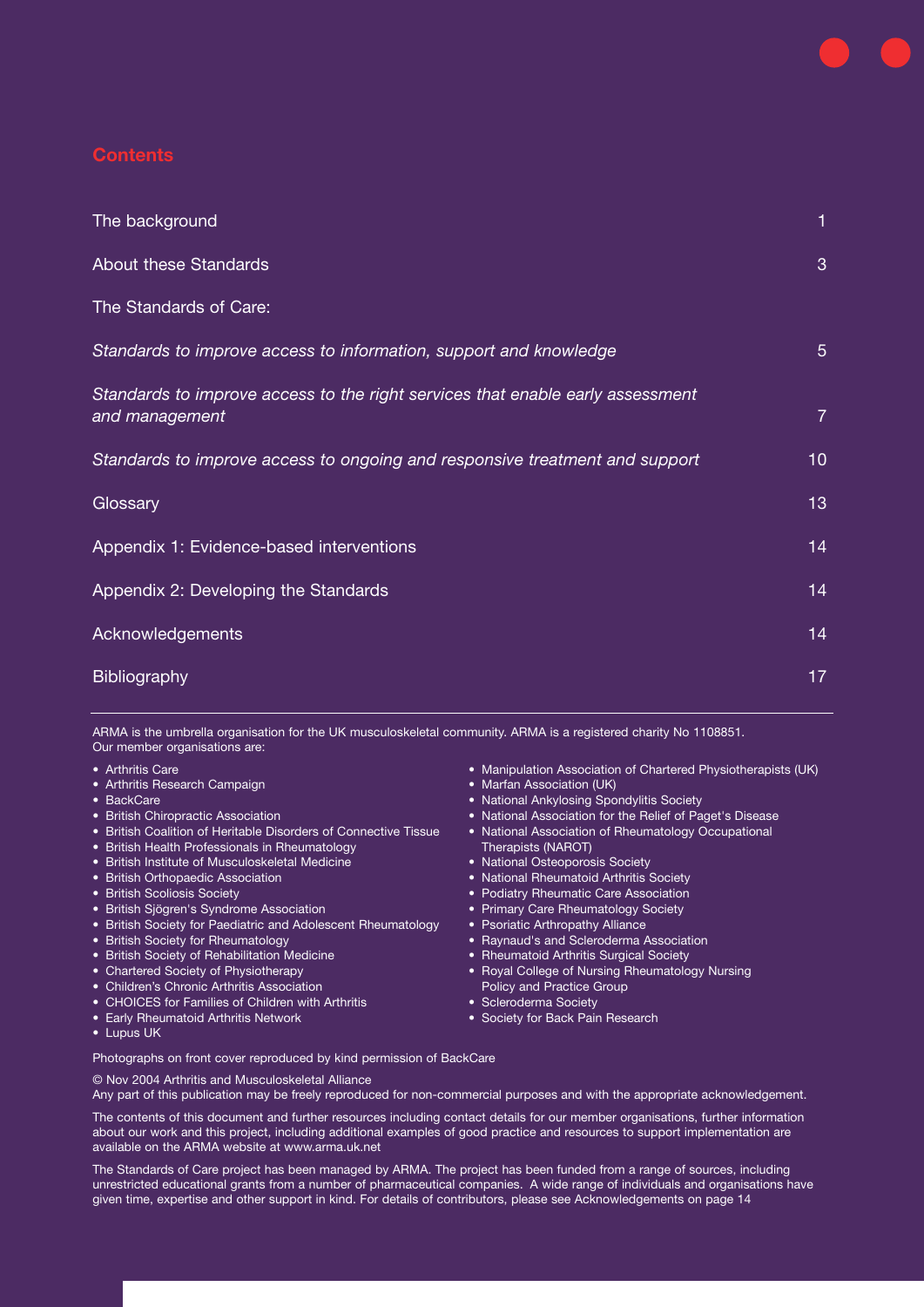## **Back pain: the size of the problem**

Back pain is a major health problem, affecting approximately 17.3 million people in the UK – over one-third of the adult population. Over the course of a year, around 3.5 million people experience back pain for the first time, and for 3.1 million people their pain lasts throughout the whole year. It affects men and women equally, and more people experience back pain as they grow older.<sup>[1]</sup>

## **What is the impact of back pain?**

Persistent back pain (ie pain which has lasted for more than three months or has been present on more than half the days of the previous year), in particular, has a serious impact on people's lives. It frequently reduces people's quality of life and adversely affects their family and social relationships.[2] Back pain can also impact on a person's ability to work, and compromise their earning capacity. Moreover, the longer someone is absent from work with back pain, the poorer their chances are of returning.<sup>[3]</sup>

The direct healthcare costs of back pain are huge, including £141 million each year for GP consultations and £512 million for hospital care (inpatient, outpatient and emergency). Overall, back pain costs the NHS and community care services more than £1 billion each year – and with £565 million also spent on private services, the direct annual healthcare costs are over £1.6 billion.<sup>[4]</sup>

Unsurprisingly, back pain has a massive economic impact. It is the second commonest cause of long-term sickness absence for much of the UK<sup>[5]</sup>, and the commonest for people in manual occupations.[6] Up to 180 million working days were lost in 1997/8 due to back pain, including 119 million that were lost due to registered disability caused by back problems.<sup>[7]</sup> Reports have estimated that the total cost of back pain corresponds to between 1% and 2% of gross national product (GNP).<sup>[8]</sup>

# **Types of back pain**

There are many different causes of back pain but in most cases the cause is uncertain and the condition is referred to as 'simple' or 'mechanical' back pain. In the remaining cases, it is important to make a specific diagnosis as the underlying pathology may be serious, even lifethreatening, or require a specific type of treatment. Examples of serious spinal pathology include tumour and infection, fracture due to trauma or osteoporosis, inflammatory disease as in ankylosing spondylitis, structural deformity such as scoliosis and extensive neurological complications. Between the 'simple' and serious cases are individuals with nerve root pain (also known as sciatica), which is commonly due to a disc prolapse ('slipped disc'). The majority of people with back pain will not require anything more than conservative management, including advice, pain control and exercises.

These Standards of Care focus on 'simple' or 'mechanical' back pain.

## **Why we need Standards of Care**

The care of people with back pain involves many different professions and disciplines, and until now there has been no standardised approach. Despite the publication of Clinical Standards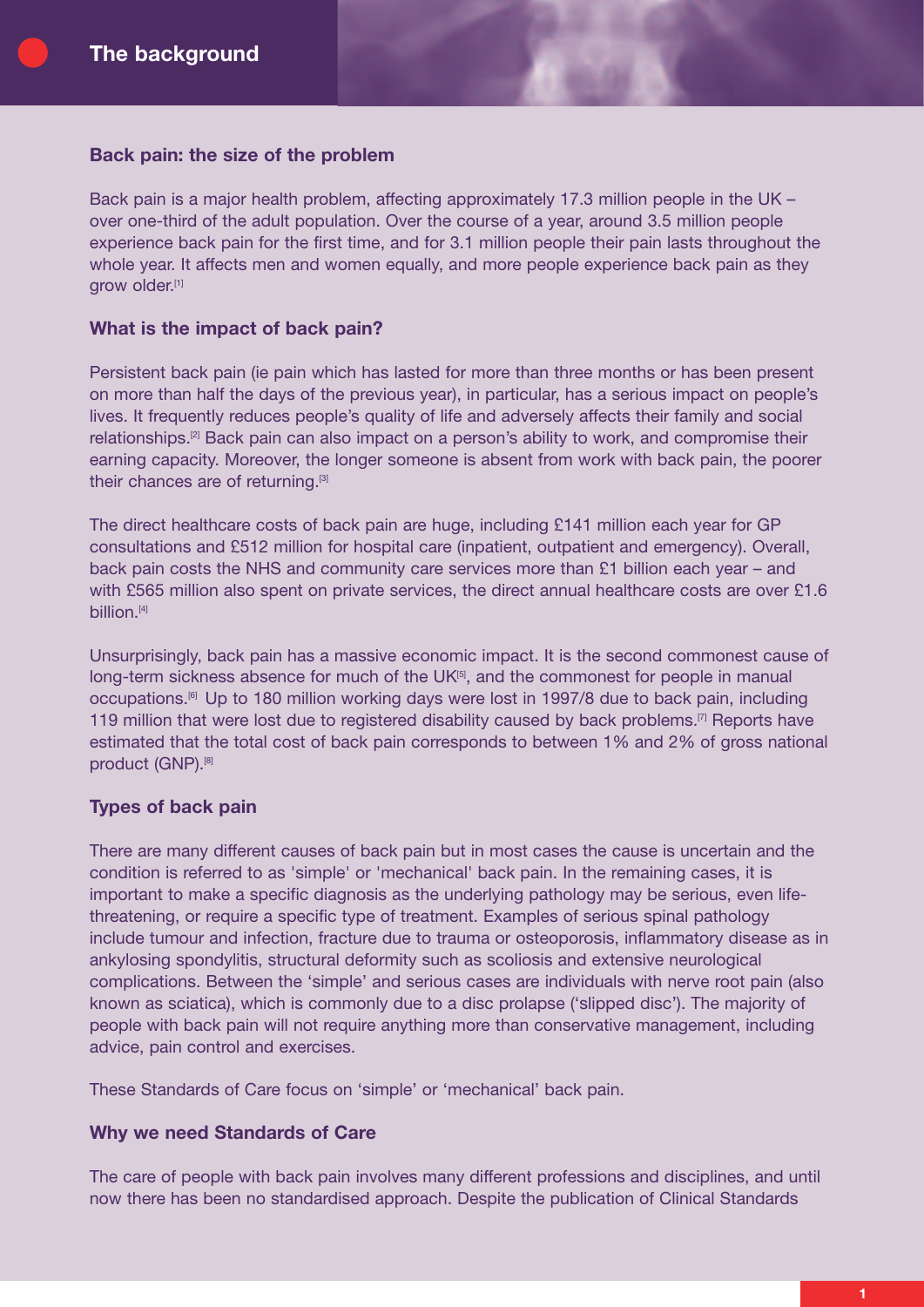Advisory Group (CSAG) Guidelines in 1994, people's experiences and the quality of the care which they receive vary enormously depending on the approach and configuration of services where they live. Current provision is often poorly co-ordinated and may not fully incorporate evidence-based practice. Worryingly, many people continue to believe that bed rest is the best way to manage an episode of back pain. Indeed, some healthcare providers continue to promulgate the message.

Given the huge costs of back pain to the NHS and to national productivity, it is a major drawback that there is no National Service Framework either for back pain or for other musculoskeletal conditions. This lack of focus is reflected in the fact that back pain does not feature in the Quality and Outcomes Framework of the current General Medical Services (GMS) contract in England.

Yet there is good evidence for the effectiveness of many approaches and treatments. Moreover, despite the lack of priority and resources attached to back pain services, health services in some parts of the UK have identified innovative ways of improving the care that they provide.

These Standards aim to bring together existing evidence and good practice to create a framework for services which really meet the needs of the many people with back pain. Implementation of these Standards should:

- improve quality of life for the millions of people who are affected by back pain each year
- identify for people with back pain the care and treatment which they can expect
- enable the NHS to make more effective use of resources by helping to prevent avoidable disability and by reducing the number of return GP consultations and hospital appointments due to back pain
- promote consistent advice and treatment
- reduce levels of disability due to back pain
- improve productivity and reduce the benefits bill, by supporting people to stay active and remain in work.

- 2 Pain in Europe (2003)
- 3 Clinical Standards Advisory Group (1994)
- 4 Maniadakis A, Gray A (2000)
- 5 Department for Work and Pensions (2002)
- 6 Chartered Institute of Personnel and Development (2004)
- 7 Department of Health (2000)
- 8 Norlund AI, Waddell G (2000)

<sup>1</sup> Maniadakis A, Gray A (2000).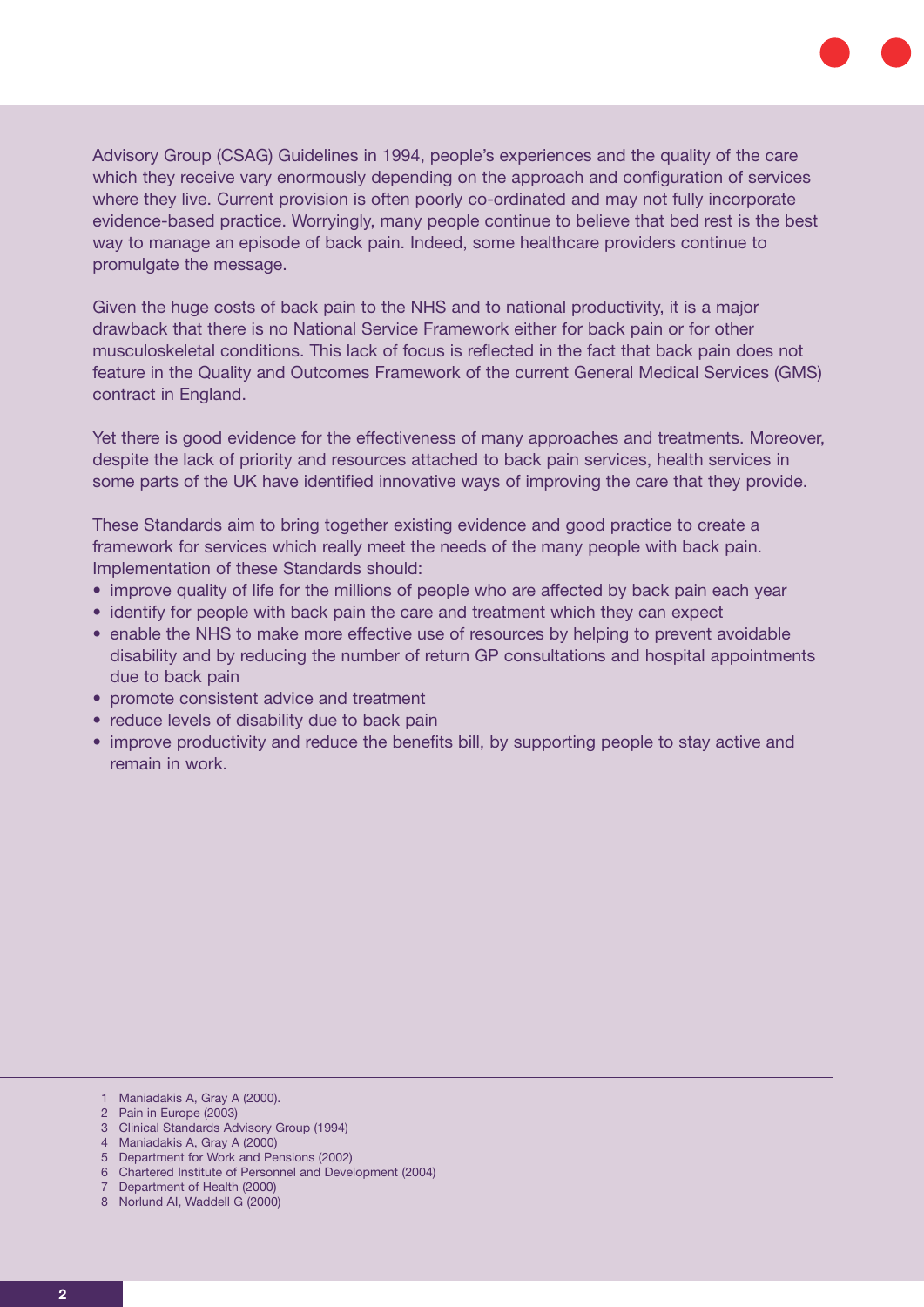ARMA's Standards of Care for people with back pain are intended to support people of all ages with back pain to lead independent lives and reach their full health potential through:

- access to information, support and knowledge that optimise musculoskeletal health for everyone and enable self-management
- access to the right services that enable early diagnosis and treatment
- access to ongoing and responsive treatment and support.

The Standards define what services are appropriate under these three themes and suggest ways of providing them effectively, and in a measurable way, in the form of key interventions. A detailed rationale for the Standards draws on available evidence and examples of good practice drawn from ARMA's ongoing call for good practice: a database giving details of these and other examples is available at www.arma.uk.net.

The Standards are not guidelines, or algorithms of care, though they refer to these where available.

The Standards of Care for people with back pain form part of a suite of Standards; other Standards published to date are for inflammatory arthritis and osteoarthritis. Further Standards, for bone disease, soft tissue rheumatism and connective tissue disorders, are planned for 2005.

The Standards acknowledge the fact that those planning and delivering services around the UK face differing demographic, geographic and economic factors, which will affect how the Standards are implemented in each locality. We hope the Standards will act as a tool for all stakeholders - service users, providers, commissioners and policy-makers - to work together to review and improve their local musculoskeletal services.

## **Key principles – the user-centred approach**

The project has been driven by the needs of people living with musculoskeletal conditions. It began with the establishment of a set of key principles for care, developed by a group of people living with musculoskeletal conditions and consulted upon widely. These principles have underpinned the development of each set of condition-specific Standards.

The key principles, which can be found on ARMA's website www.arma.uk.net, affirm that 'patients' are individuals who need different types of advice and support at different times; and who need integrated services providing advice and support that cover all aspects of managing and living with the condition – clinical, personal, social and employment/education.

In particular, the Standards recognise that health services play a key role in supporting people to maintain or return to employment or education.

Nevertheless, while these standards focus on health services, it must be recognised that people with back pain and other musculoskeletal conditions have wide-ranging needs. Social care often plays a key role in ensuring people can remain as active and independent as possible. Factors such as access to transport and the built environment may have a major impact on quality of life. More work is needed to understand and meet these needs.

Musculoskeletal conditions affect families and carers as well as individuals. Indeed, many people with these conditions may be carers themselves. The Standards do not make specific recommendations on issues relating to carers: this also needs to be the subject of further work to ensure that carers' needs are understood and addressed.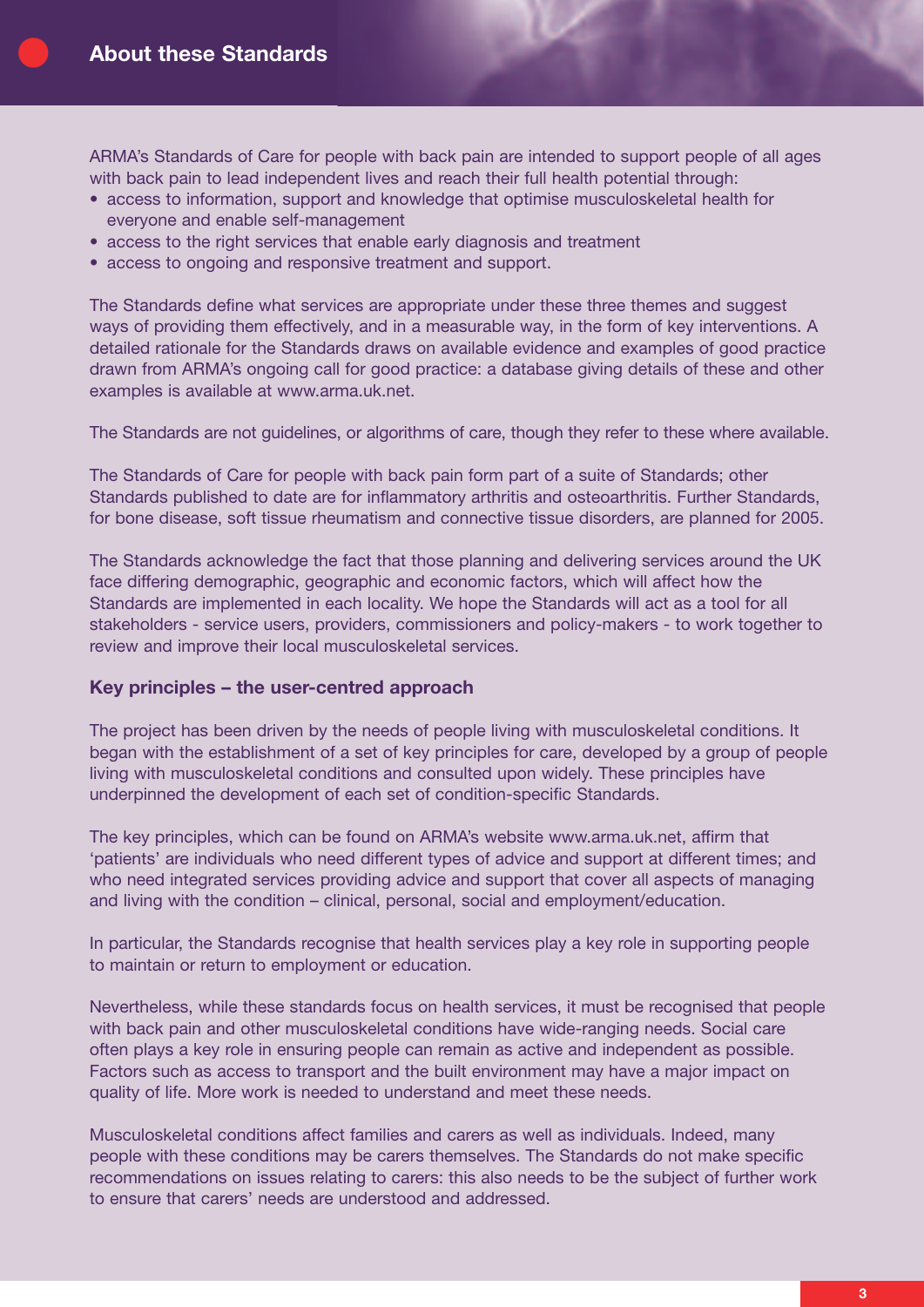## **How the Standards were developed**

The Standards of Care for people with back pain were developed by an expert working group, facilitated by ARMA. The group included people with back pain, representatives of user organisations, experienced service providers and experts from many professions, from around the UK. Starting with a review of the needs of people with back pain, the group met 4 times between December 2003 and June 2004 to determine evidence-based Standards to meet those needs, consulting widely and publicly on the drafts. The Acknowledgements on page 14 give details of the working group membership.

Clinical experts have identified the evidence base, including relevant guidelines for the management of back pain. References are shown as footnotes in the Standards. Evidence has not been graded for the purposes of this document. For further details on the evidence base, please refer to the references quoted in the document.

The resulting Standards are therefore based firmly on the experiences and preferences of people with back pain, and on evidence and good practice where this is available. The working group plans to review these Standards in 2007, or sooner if there are significant developments in care for people with back pain.

## **Next steps**

The publication of these Standards is the beginning of an ongoing programme involving the whole community to improve musculoskeletal services.

We are circulating the Standards widely to people with musculoskeletal conditions, doctors, allied health practitioners, providers and commissioners of health services, voluntary organisations and policy makers. We will publish audit tools to support the Standards' implementation. We are also collecting and sharing examples of good practice, which are accessible to everyone through our online database.

We invite all stakeholders to make a commitment to implementing the Standards. First steps might be to:

- audit existing services
- identify champions for change in musculoskeletal services, and set up a working group to develop your local strategy and priorities
- work in partnership with all stakeholders, including national and local voluntary organisations, to involve service users in designing and developing services.

Above all share your success! Tell us about your initiatives; send us examples of good practice; help to build a national resource for high-quality musculoskeletal services.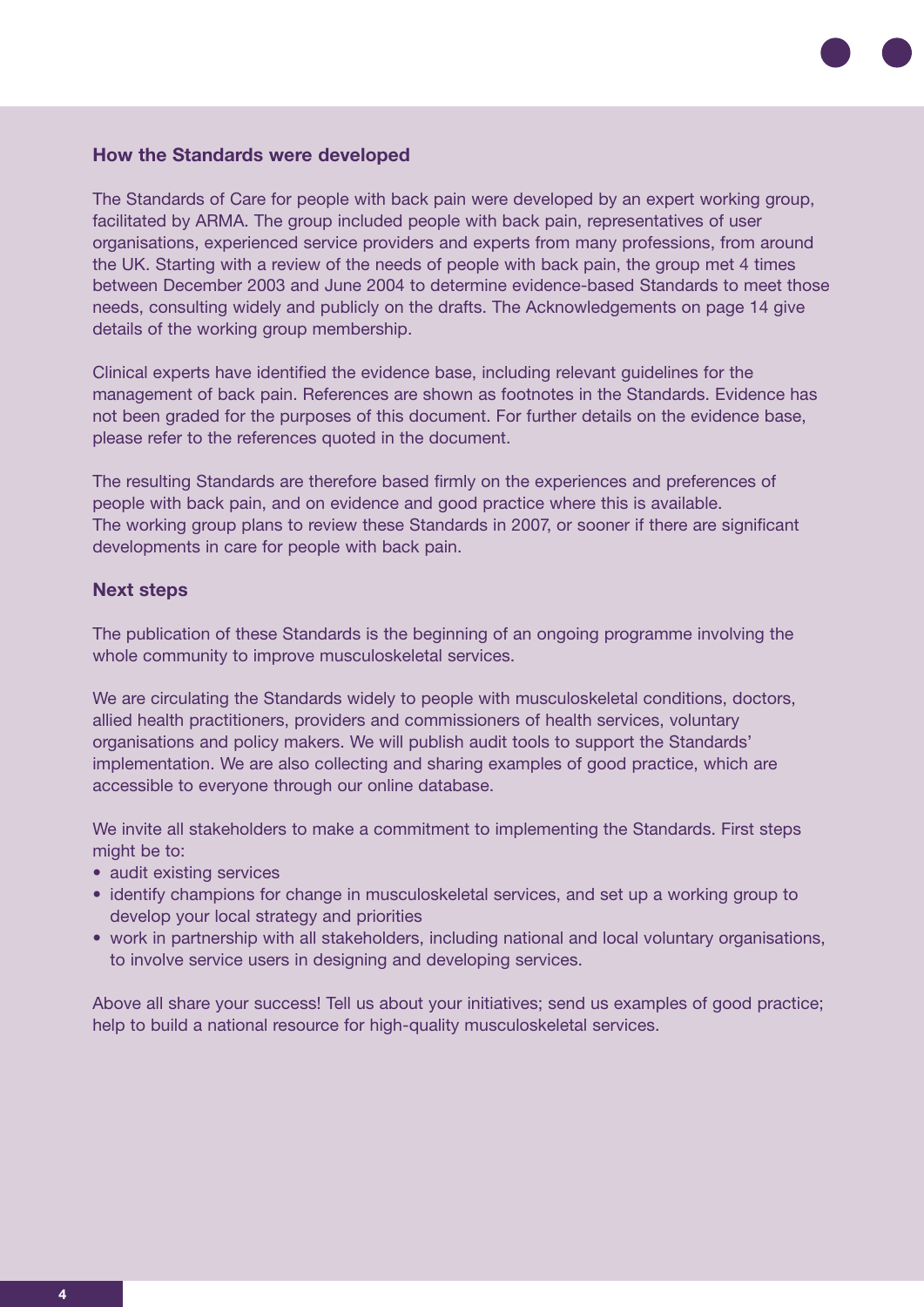**Standards to improve access to information, support and knowledge**

# **Risk reduction**

## **Standard 1**

Information should be widely available on how to reduce the risk of developing back pain.

## **Self-management**

## **Standard 2**

Health services, the voluntary sector and other agencies should provide information, advice and facilities to enable people to manage

episodes of back pain in the community, and provide guidance on whether and when to seek medical advice.

# **Involvement of people with back pain in service development**

## **Standard 3**

Healthcare organisations should involve people with back pain in the development of their services for musculoskeletal conditions.

# **The rationale**

- People are not always aware of how to reduce the risk of developing back pain. Information should be widely available which is evidence-based and which emphasises physical fitness, smoking cessation, weight reduction and avoidance of sedentary lifestyles.<sup>[9]</sup>
- Many people will experience back pain during their lives and for most this will be short-lived. Most individuals should be able to manage their pain without needing medical advice.
- Health promotion campaigns have been shown to be effective in promoting messages about maintaining healthy backs, and in particular the message that 'hurt' does not necessarily mean 'harm'.[10] However campaigns should inform people how to identify warning signs which they should report to appropriate health care professionals.
- Myths persist about the need to limit physical activities during an episode of back pain, for example about the need for bed rest and for absence from work. Health promotion programmes should also therefore educate people to avoid unnecessary bed rest and to maintain normal activities. Healthcare professionals, including pharmacists, play a valuable role in directing individuals to appropriate sources of support and advice.
- These messages are likely to have the greatest impact when they are positively promoted by everyone involved or interested in the problem of back pain, including employers, education and health service providers, leisure services and voluntary organisations.
- Much of the long-term disability that results from back pain is avoidable. Health promotion

## **Good Practice Example - A**

A pain clinic within a hospital trust has developed and implemented, in collaboration with the local district councils, evidence-based active exercise classes at local leisure centres. The programme employs a back pain co-ordinator to organise healthy back classes. Fitness instructors take the lessons. The programme provides a consistent approach and information on back pain by using The Back Book (TSO) which is given to all attendees. Surveys showed that 70% of attendees self-refer to the class and satisfaction with the classes is high with 93% continuing to exercise at six months.

**A**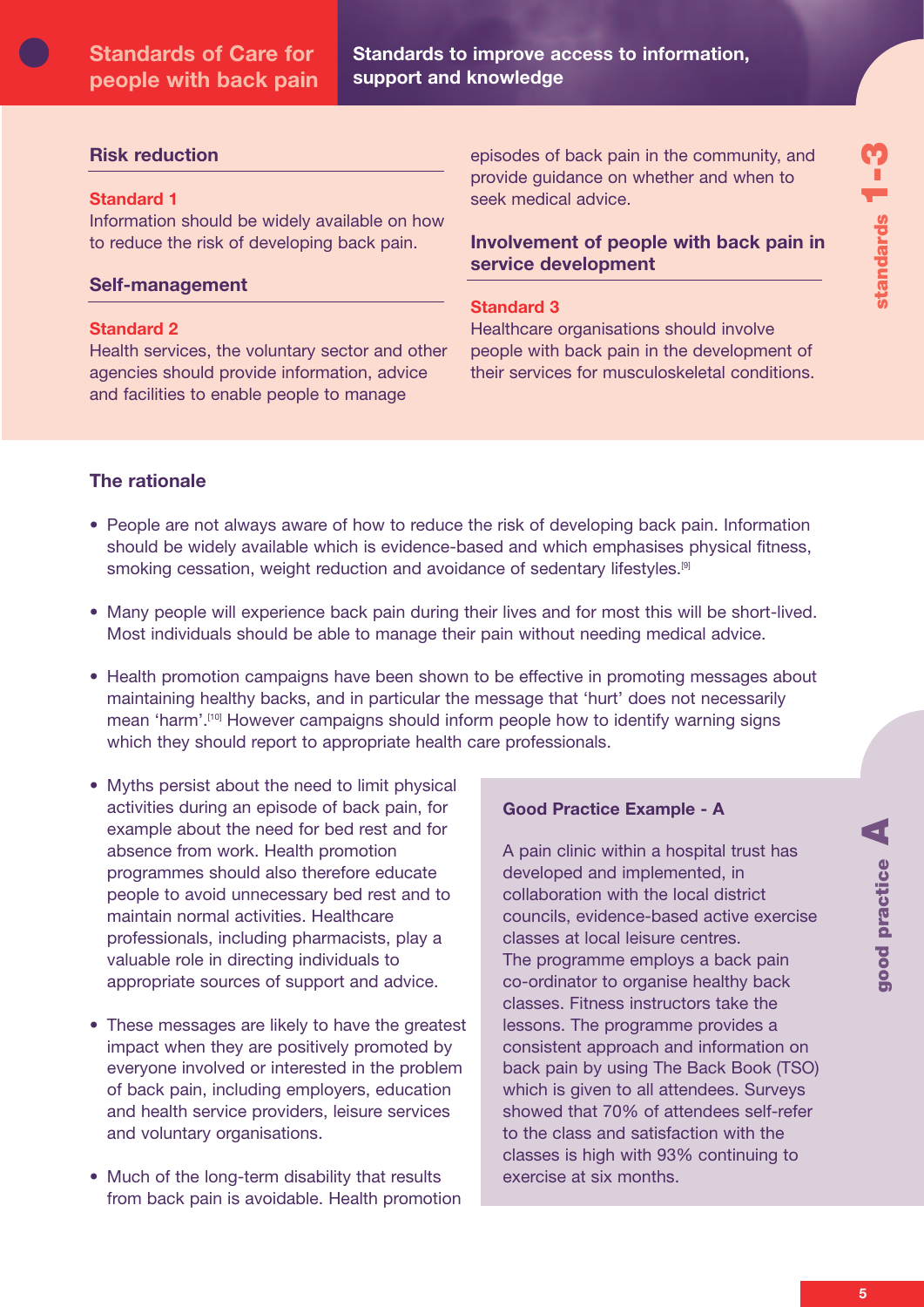

can play a key role in helping people maintain musculoskeletal health and function, particularly in the workplace and in educational establishments.

• People with back pain should be involved in helping to plan and develop services at both local and national level. Their perspective on service delivery can lead to imaginative solutions and improvements to healthcare services, ensuring that services meet people's real needs.

## **Putting the Standards into practice: key interventions**

- i There should be public health strategies to promote healthy backs.
- ii Health promotion strategies should educate people about how to self-manage episodes of back pain. The Back Book[11] and other information on exercise and activities should be freely available.
- iii Schools, workplaces and other facilities (such as pharmacies and leisure centres) should provide information on how to manage episodes of back pain.
- iv Developmental: Information should be clear, accessible, and available in a variety of formats. Professionals involved in caring for people with back pain should take into account their language, culture and educational level.
- v **Developmental**: There should be a range of facilities available for physical activity and exercise in the community.
- vi Employers should have access to information about managing back pain in the work place in order to promote good working practice.
- vii Health service providers should involve people with back pain in helping to plan and develop services at both local and national level.

For further information and resources, including details of ARMA's member organisations and **i**other examples of good practice and information on implementation, visit www.arma.net.uk

<sup>9</sup> Burton AK et al (1999)

<sup>10</sup> Buchbinder R (2001)

<sup>11</sup> Roland M, et al (2002)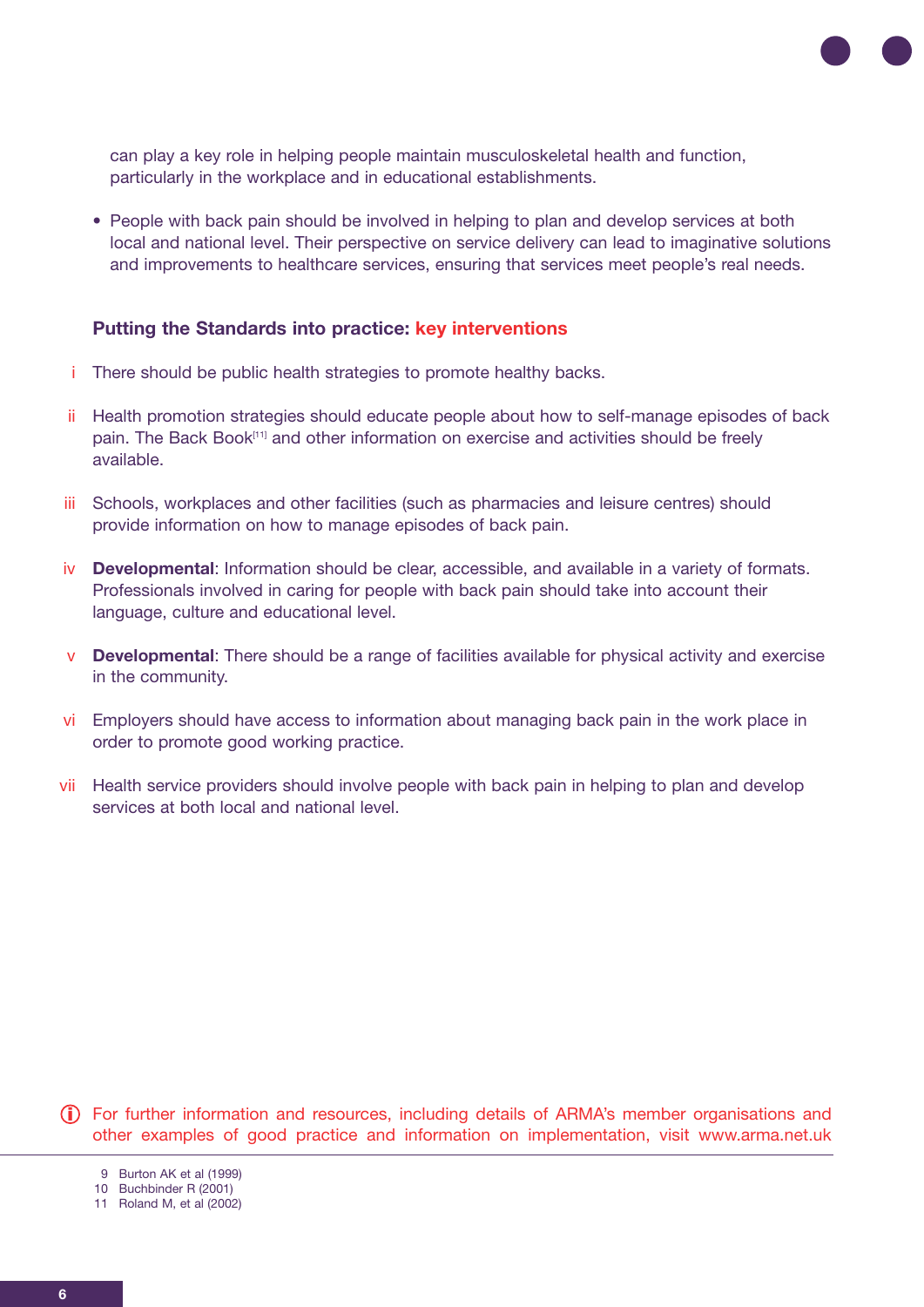# **Early assessment and identification of 7warning signs**

# **Standard 4**

People with back pain should have prompt access to practitioners who are able to identify warning signs of serious disease. Where these warning signs are present, practitioners should refer without delay for specialist assessment.

# **Pain relief**

# **Standard 5**

People with back pain should have access to skilled practitioners who can provide pain control. This should follow the Royal College of General Practitioners' current guidelines for the treatment of back pain.<sup>[12]</sup>

# **Standard 6**

People with back pain should have access to information and facilities to enable them to make informed choices about management options, including self-management of their pain.

# **Remaining active**

# **Standard 7**

People with back pain should be encouraged and supported to remain in work or education wherever possible, and the professionals involved in their care should avoid 'medicalising' the condition. Vocational rehabilitation should be available to support people in staying in existing employment or finding new employment.

# **The rationale**

- Back pain, particularly when persistent, leads to loss of productivity and diminishes quality of life.[13] It is vital to try to prevent an episode of back pain from developing into a persistent health problem. It is therefore crucial that people whose back pain is not responding to self-management are able to get timely and reliable advice and management to restore them to optimal health as quickly as possible.
- Most back pain can and should be managed 'conservatively' in the community.
- Most active physical interventions are carried out by state-registered therapists, including physiotherapists, chiropractors, osteopaths and musculoskeletal physicians.
- A very small percentage of people will have warning signs which need to be investigated. Health professionals should screen people for these warning signs, or 'red flags', which may indicate serious disease. People in whom serious disease is suspected should be referred without delay to specialist services for investigation and treatment in accordance with national guidelines, such as NICE referral protocols.<sup>[14]</sup>

# **Red Flags**

# **The person:**

- is younger than 20 or older than 55 when they get back pain for the first time
- has had cancer in the past or at present
- is on steroids
- is a drug user, or has HIV
- is feeling generally unwell
- has lost significant weight
- continues to have great difficulty bending forwards
- has developed a number of problems in their nervous system (e.g. numbness, loss of power, etc)
- has developed an obvious structural deformity of the spine.

# **The pain:**

- is continuing for more than 4-6 weeks
- follows a violent injury, such as a road traffic accident
- is constant and getting worse
- is in the upper part of the spine.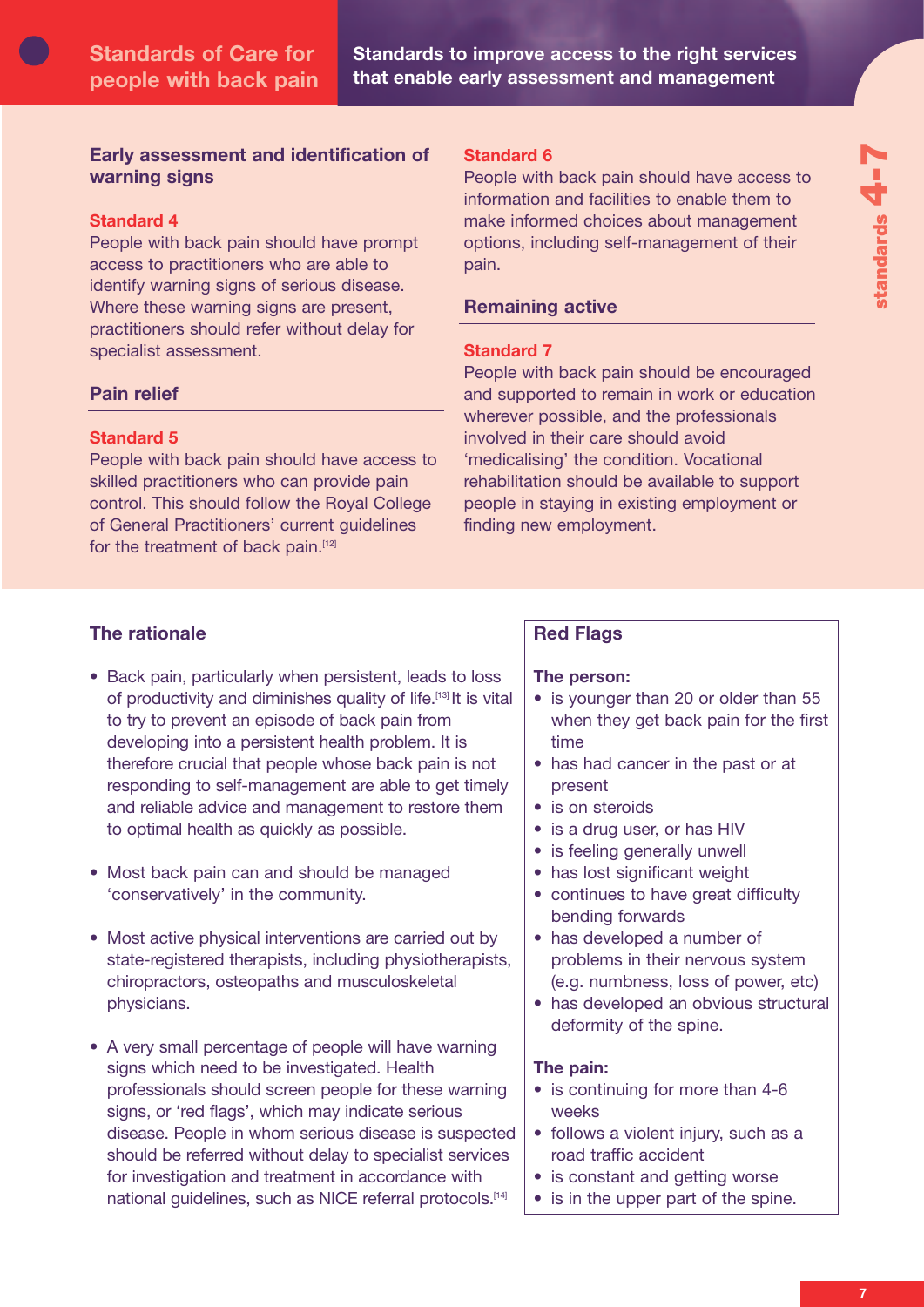## **Good Practice Example - B**

A hospital trust has established a low back pain triage service managed by the physiotherapy service. The service was planned in consultation with the physiotherapy, rheumatology, orthopaedics and pain services, together with local GP representatives. A referral protocol was agreed, including direct MRI requests by physiotherapists. The physiotherapists assess and either decide on treatment or triage to rheumatology or pain clinics. Introduction of the service has seen a reduction in waiting times for all clinics, almost complete eradication of inappropriate referrals to orthopaedics, and significant reduction of back pain referrals to rheumatology. All patients referred are assessed by the triage team within 4 weeks.

- A small minority of people may need investigations, such as X-rays or other imaging, to help determine whether they need to be referred to specialist services. If so, these should be performed promptly.
- The vast majority of people with back pain do not need investigations, including X-rays,[15] or hospital treatment. It is important to avoid 'medicalising' back pain unnecessarily.
- All people with back pain require information to enable them to make informed choices about the range of management options available, including selfmanagement. All professionals involved in the care of people with back pain should encourage and support them to remain active, to continue at work or in education wherever possible and to maintain other normal activities.
- Good pain control is needed to enable people to maintain or regain function. Under-treated pain is linked to the development of persistent back pain.<sup>[16]</sup>
- Some people require analgesics to control their pain. These should be appropriate and adequate and may initially include opioids if the pain is severe.<sup>[17]</sup>

# **Putting the Standards into practice: key interventions**

viii There need to be skilled practitioners in the community who can:

- determine whether people have non-specific back pain, nerve root pain, or suspected serious disease (pathology) that requires specialist opinion and investigation
- refer people directly to specialist services, to be seen within one week or according to clinical urgency, if they identify warning signs of serious disease, or 'red flags'
- offer effective pain management in accordance with national guidelines
- prescribe or recommend appropriate analgesia.
- ix Clinical governance teams should ensure that there is access to training on the needs and care of people with back pain for all professionals involved in their care and support.
- $x$  There should be timely interventions for back pain that is not resolving in the first four weeks after onset. These should be provided by a competent practitioner, and be available within one week of request. This should be in line with the evidence for effective interventions (see Appendix 1).
- xi **Developmental**: In a primary care setting, if X-rays are desirable, they should be performed and reported within one week of request. Other imaging should be performed and reported within one month of request, depending on clinical urgency.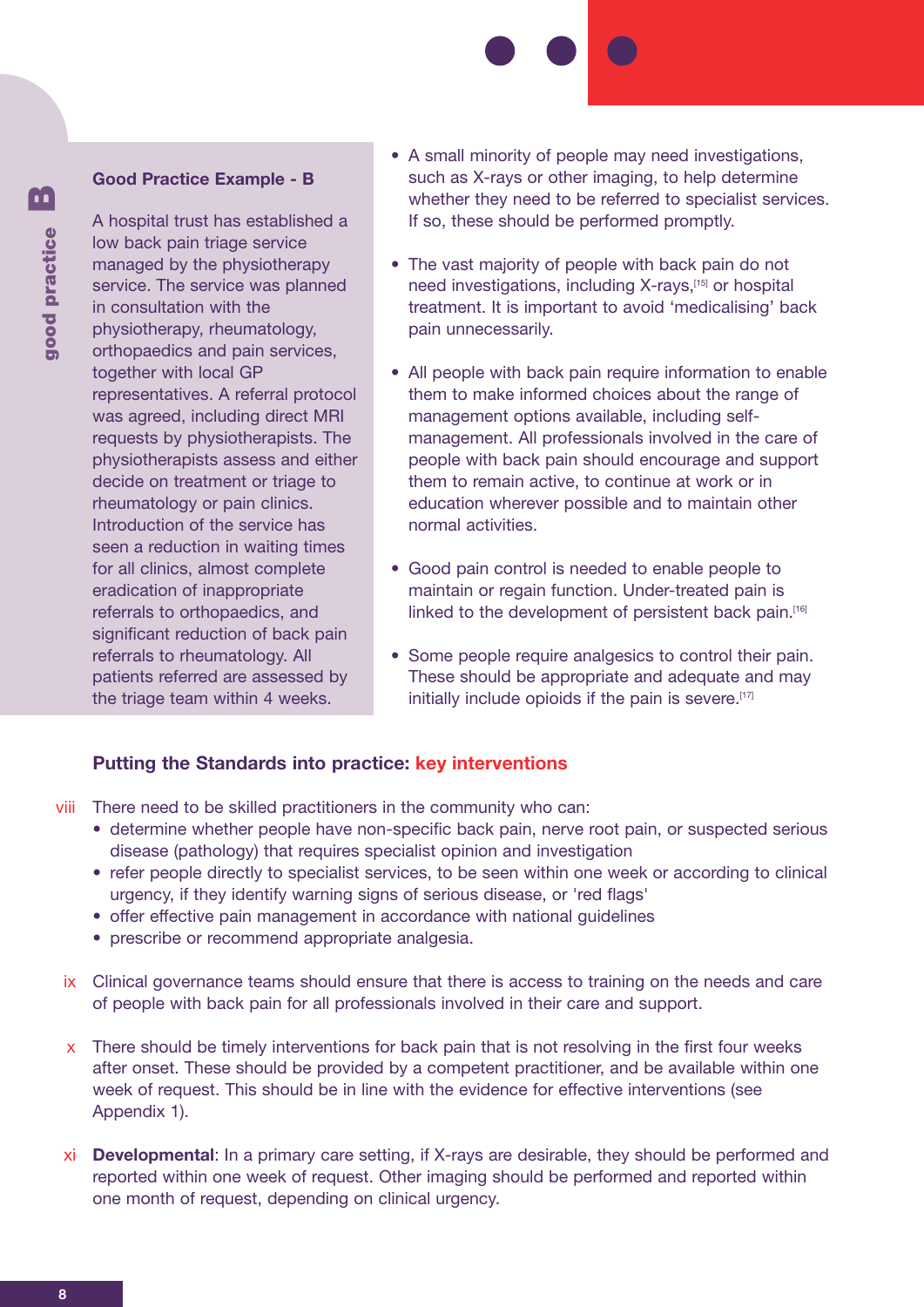

xii Advice should be available on modifying working practices and on adapting workplaces and educational establishments. People should have access to information on the steps that can be taken to support them. Employers should seek advice from various sources, for example from health professionals and government agencies, including the Health and Safety Executive (HSE), Access to Work and Disability Employment Advisors.<sup>[18]</sup> For children and adolescents attending educational establishments, support and advice should be provided by special needs advisors and through the annual statementing process if this applies to the child/adolescent.

**Developmental**: Occupational health services, where available, should provide advice to employers.

People who have experienced episodes of back pain, and voluntary organisations concerned xiii with their care, should be involved in and consulted about the development of health care policy and practice, at both local and national level.

For further information and resources, including details of ARMA's member organisations and **i**other examples of good practice and information on implementation, visit www.arma.net.uk

<sup>12</sup> Royal College of General Practitioners (1996 and 1999)

<sup>13</sup> Maniadakis A, Gray A (2000)

<sup>14</sup> National Institute for Clinical Excellence (2001)

<sup>15</sup> Royal College of Radiologists (1998)

<sup>16</sup> Frank JW, el al (1996)

<sup>17</sup> Pain Society (2004)

<sup>18</sup> Health and Safety Executive (2004)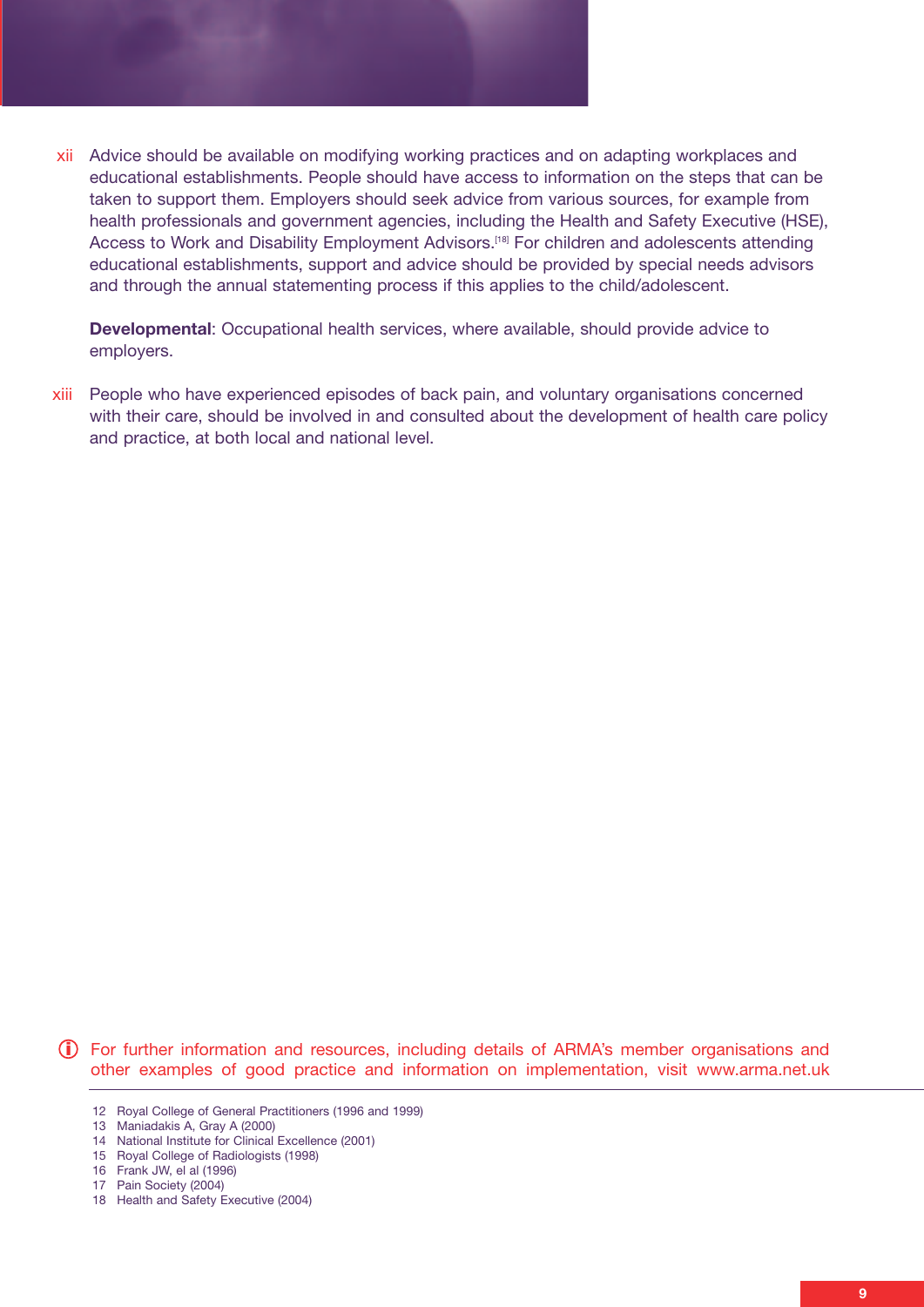# **Triaging persistent pain**

## **Standard 8**

Where a person's back pain is not responding to conservative management, they should be offered effective, evidence-based management in accordance with national guidance. This should ideally be provided through a triage service which has the authority to refer for further specialist assessment or investigation, including surgical opinion if indicated.

# **Managing persistent pain**

## **Standard 9**

People with persistent back pain should be given information on self-management and be offered access to self-management programmes such as the Expert Patient Programme. Information on other management strategies should be provided to enable them to make informed choices. Information should be available about local and national support groups.

## **Standard 10**

People with persistent back pain should have access to a full range of pain and rehabilitation services.

# **Surgery**

## **Standard 11**

For the small minority of people who might benefit from surgery, there should be a

convenient and responsive specialist spinal surgery service, including comprehensive postoperative rehabilitation. People should be supported in preparing for and recovering from surgery. This should include a pre-operative assessment and planning for discharge involving relevant healthcare professionals, social workers, family and carers.

# **Remaining in or returning to work and education**

# **Standard 12**

People should be helped to remain in or return to work or education, through effective rehabilitation services working in liaison with employers or educational establishments. **Developmental**: Where it is not possible for people to return to work, they should be referred to the Disability Employment Advisor and given the opportunity to participate in work assessments and retraining and to receive financial and practical support through benefits and other support services. Ideally this should be individualised through personal case management by a competent professional.

# **Supporting those unable to work**

## **Standard 13**

Where a person is assessed as unable to work, they should have access to advice about benefits and support services.

# **The rationale**

- The right intervention at the right time is key to preventing an episode of back pain from becoming a persistent health problem. Where an episode of back pain has not settled sufficiently within six weeks for a person to be able to resume work or other normal activities, they should have access to back pain triage and management services.
- These services will often be provided by an extended scope physiotherapist, nurse specialist, or other competent professional. To minimise delay in assessment and management, this professional should be able to refer people directly for investigations, further opinion or other support.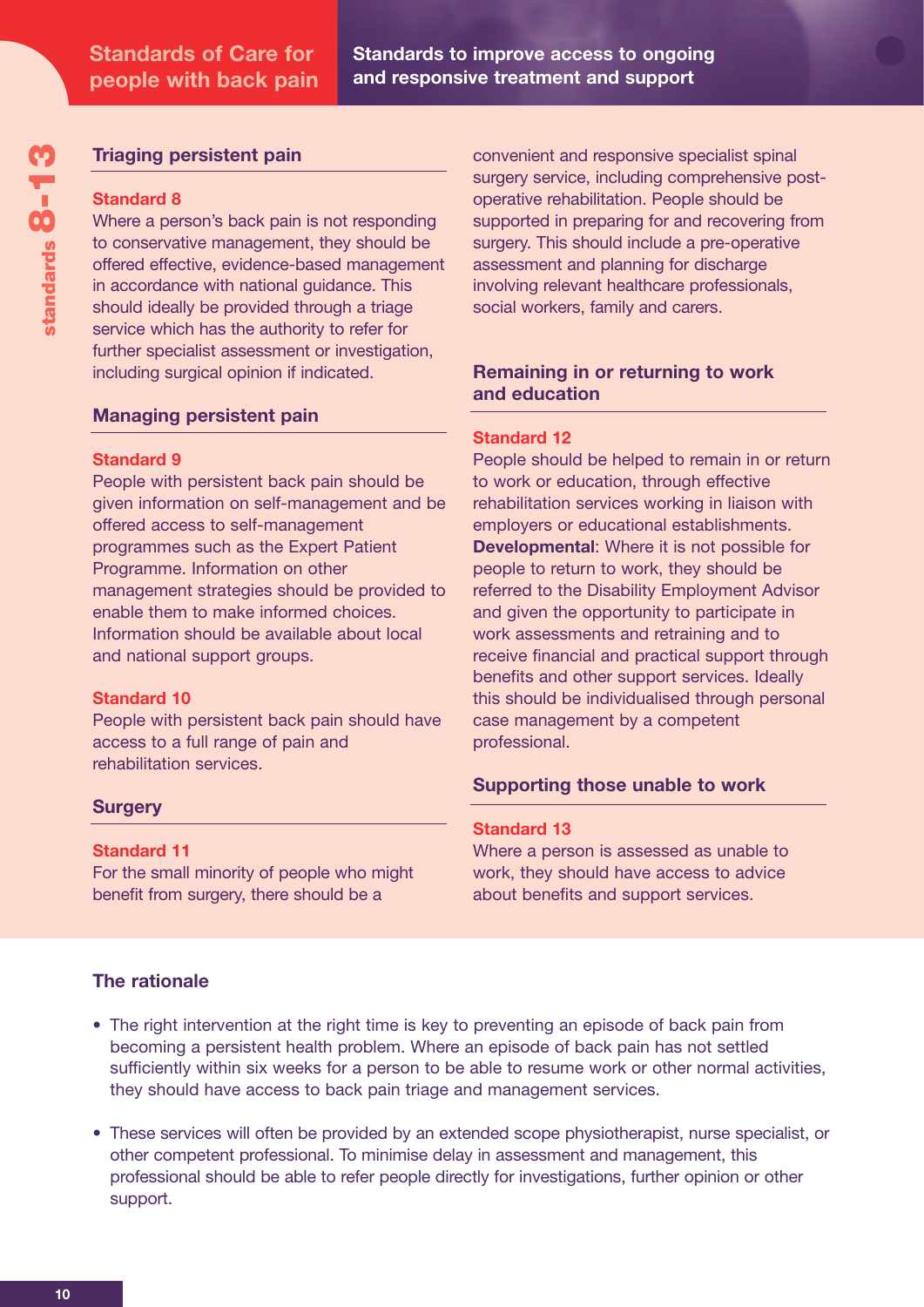- - Self-management programmes are beneficial for people with long-term conditions such as back pain.[19]
	- A small percentage of people with back pain may benefit from surgery, especially those with persistent nerve root symptoms.
	- People who initially have non-specific back pain that is not responding to explanation and reassurance, pain control and strategies to remain active, may benefit from other types of management, including psychosocial support, cognitive behavioural therapy<sup>[20]</sup> and other pain management strategies. Treatments should be evidence-based<sup>[21]</sup> (see Appendix 1).
	- The longer a person is off work with back pain, the less likely they are to return.<sup>[22]</sup> People with back pain should be encouraged to remain at work or in education, or to return as soon as possible, as this has been shown to improve recovery. Whatever the treatment provided, there should be a strong focus on rehabilitation and returning to everyday activities and to work in particular.
	- If a person is unable to return to work, they may need advice and support to enable them to access benefits and other services.

# **Putting the Standards into practice: key interventions**

- xiv If serious disease (red flags) becomes apparent, immediate referral should be made to appropriate specialist services.
- xv There should be prompt access to a triaging service for people with back pain where conservative management has not been successful. Triage arrangements should have been agreed with the relevant stakeholders including:
	- provider services (pain, orthopaedic, rheumatology, therapy)
	- commissioners of services
	- user groups.
- xvi A comprehensive chronic pain service should be available to include psychosocial support, counselling, psychology, cognitive behavioural therapy, pain clinics and full Pain Management Programmes (PMPs).
- xvii People should have access to self-management and education programmes, including the Expert Patient Programme.
- Clear and consistent information should be available xviiiabout evidence-based treatment options, providers and services, including local and national support

# **Good Practice Example - C**

Several NHS trusts working together have funded a back pain co-ordinator to develop and implement a back rehabilitation programme for low back pain patients. The initiative provides patients with a four-week back rehabilitation programme (of eight sessions) held at a local leisure centre which is run jointly by fitness instructors and physiotherapists. Participants are assessed and complete questionnaires before and after the programme and are also sent a one-year follow-up questionnaire. Assessment showed 81% improvement in function, 47% reduction in disability, 61% reduction in fear of movement. 90% of participants reported that they were very happy with the programme. 70% of participants continued to have reduced disability after one year.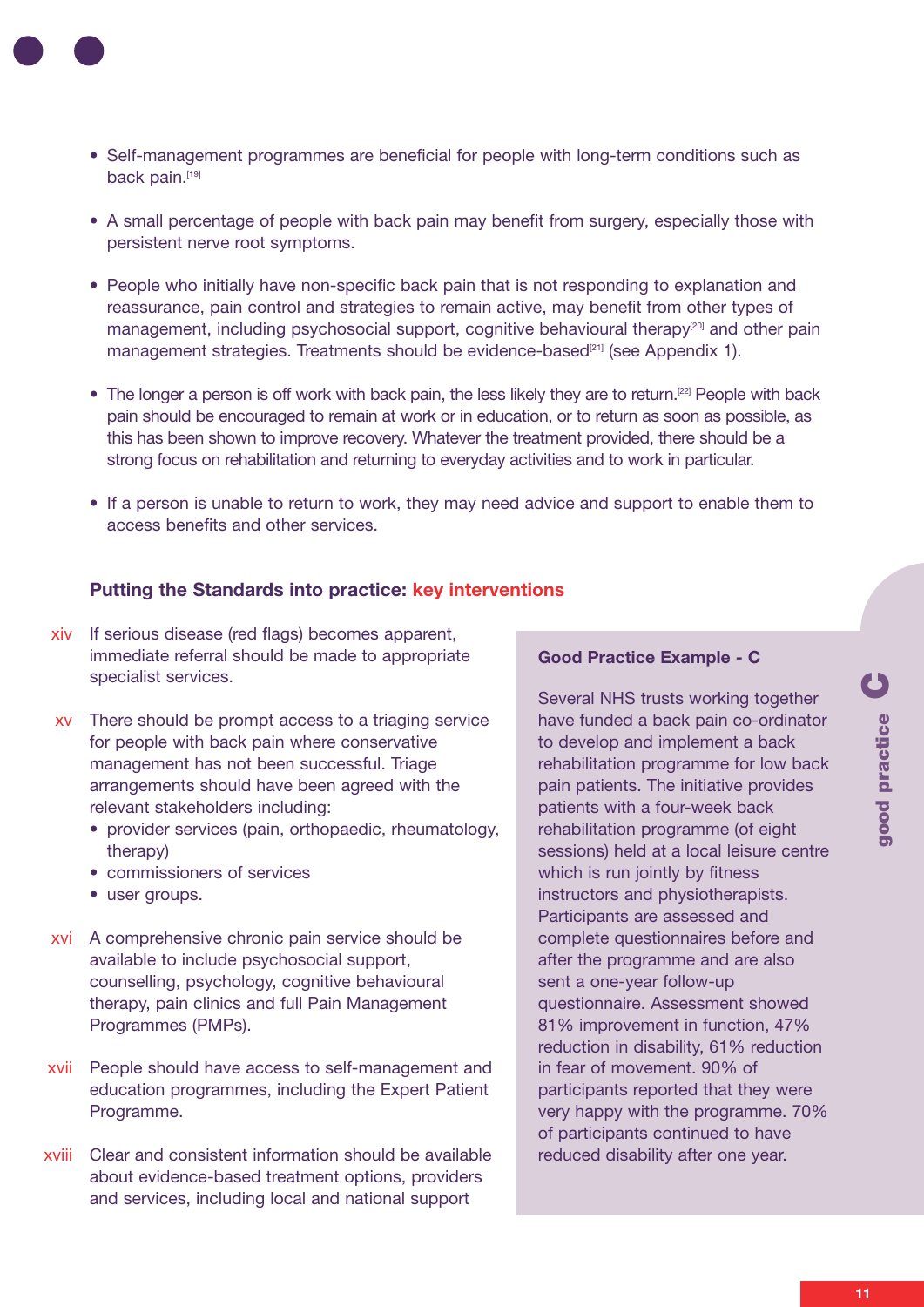

groups. This should be available in a variety of formats, in accessible and understandable terms, and in different languages where appropriate.

- xix People with surgically treatable back pain should have prompt access to a specialist surgical spinal service. They should be offered an opinion from a specialist spinal surgeon within three months of referral or sooner if clinically indicated.
- xx People who need surgery should be given information to support them in preparing for and recovering from surgery. Pre-operative assessment and discharge planning should involve all professionals involved in their care.

# **Good Practice Example - D**

A rheumatology centre within a hospital trust has established two chronic pain management clinics per week. These are led by nurse consultants and provide a multi-disciplinary pain management programme as an integral part of clinical services within the department. Referrals are from medical clinics following a diagnosis of a chronic pain disorder where medical or surgical intervention is inappropriate. Each patient undergoes an individual assessment to determine a management plan. An audit of the service showed improvement in function and reduced fatigue. All stakeholders, including service users, were involved in the planning and ongoing evaluation of the service.

xxi People should have access to services to support them in returning to work or education. These could include postoperative physical rehabilitation services, vocational rehabilitation and/or occupational health services, Disability Employment Advisors and Employment Medical Advisory Services, who are able to work in liaison with employers and individuals.

> **Developmental**: People should have access to a case manager with expertise in employment issues, who can help to 'bridge the gap' between people's health and employment needs.<sup>[23]</sup>

- xxii People should have ongoing access to careers advice, employment advice and job retraining which addresses their individual case.
- xxiii Children and young people should be supported by all people responsible for their care (including doctors, allied health professionals, teachers, social workers, youth workers and others) in achieving their normal social, educational and physical milestones.
- xxiv People should have access to advisory services for benefits and other appropriate support if they are unable to work.

For further information and resources, including details of ARMA's member organisations and **i** other examples of good practice and information on implementation, visit www.arma.net.uk

22 Clinical Standards Advisory Group (1994)

<sup>19</sup> Lorig KR et al. (1999)

<sup>20</sup> Van Tulder MW et al (2000)

<sup>21</sup> Waddell G, et al (1999); Van Tulder MW et al (2000 and 2004); Carroll D et al (2004)

<sup>23</sup> British Society of Rehabilitation Medicine (2003)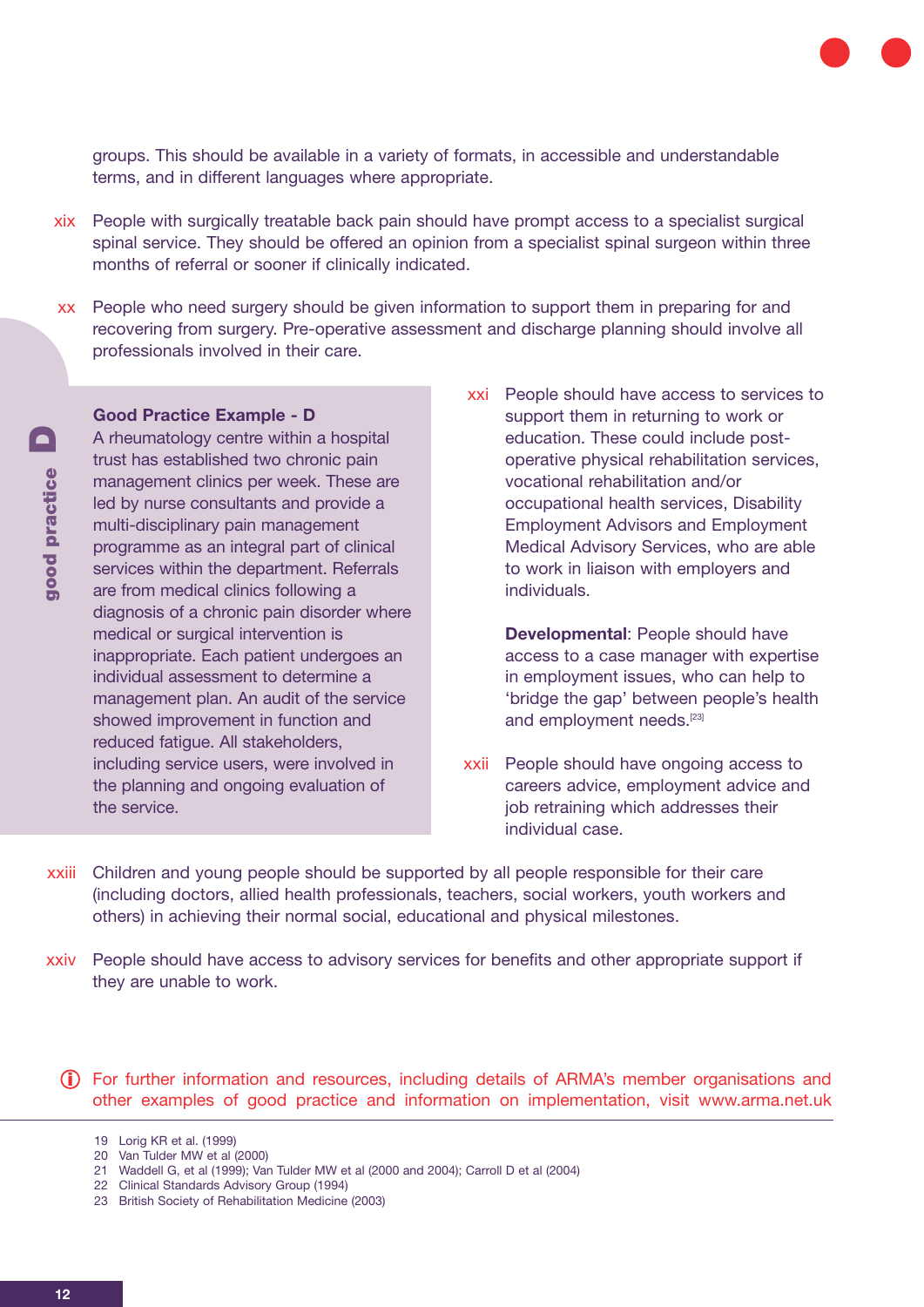## **Allied Health Practitioner (AHP)**

a member of the care team who is not a medical doctor. For example a nurse, physiotherapist, occupational therapist, podiatrist, dietician, pharmacist.

Nurses are registered with the Nursing & Midwifery Council.

Health professionals are registered with the HPC (Health Professions Council) who regulate arts therapists, orthoptists, biomedical scientists, prosthetists, orthotists, chiropodists/podiatrists, paramedics, clinical scientists, physiotherapists, dietitians, radiographers, occupational therapists, speech and language therapists.

Pharmacists are registered and regulated by the Royal Pharmaceutical Society

#### **analgesia**

pain relief

## **conservative management**

management to reduce the impact of illness without using invasive or high-risk measures

#### **episode**

a period of time during which someone experiences back pain

## **extended scope physiotherapist**

a physiotherapist with additional skills and clinical responsibilities

#### **Expert Patient Programme**

is the name given to an initiative to help people with long-term conditions maintain their health and improve their quality of life; a key element of this initiative is lay-led selfmanagement training whose primary aim is to facilitate the development of self-management skills rather than to provide medical information.

## **interventions**

a general term covering treatments, advice, education and other care that a practitioner may give

#### **medicalising**

identifying or categorising a condition or behaviour as being a disorder requiring medical treatment or intervention

## **multi-disciplinary team**

a healthcare team that includes professionals from different disciplines working together to provide a comprehensive service for people with back pain; the team may include GP, consultant rheumatologist, consultant orthopaedic surgeon, consultants in other disciplines, doctors in training (both hospital and GPs), nurse specialist, physiotherapist, occupational therapist, dietician, podiatrist, orthotist, psychologist, pharmacist and social worker

## **opioids**

a group of medications that can be prescribed for strong pain control

## **persistent pain**

pain that has lasted for more than three months or has been present in episodes on more than half the days of the previous year; sometimes alternatively referred to as chronic pain

## **psychosocial support**

professional care which addresses a person's psychological and social health needs; this may include support to reduce a person's distress, fear or ability to cope, support for social and family relationships, and support/advice about employment or benefits

#### **red flags**

a group of symptoms or signs (clinical indicators), any one or more of which may suggest a possibility of serious disease

#### **triage**

the categorisation of a person's back pain into one of the following: non-specific back pain, nerve root pain or serious pathology; also the process to decide the preferred treatment option and/or referral pathways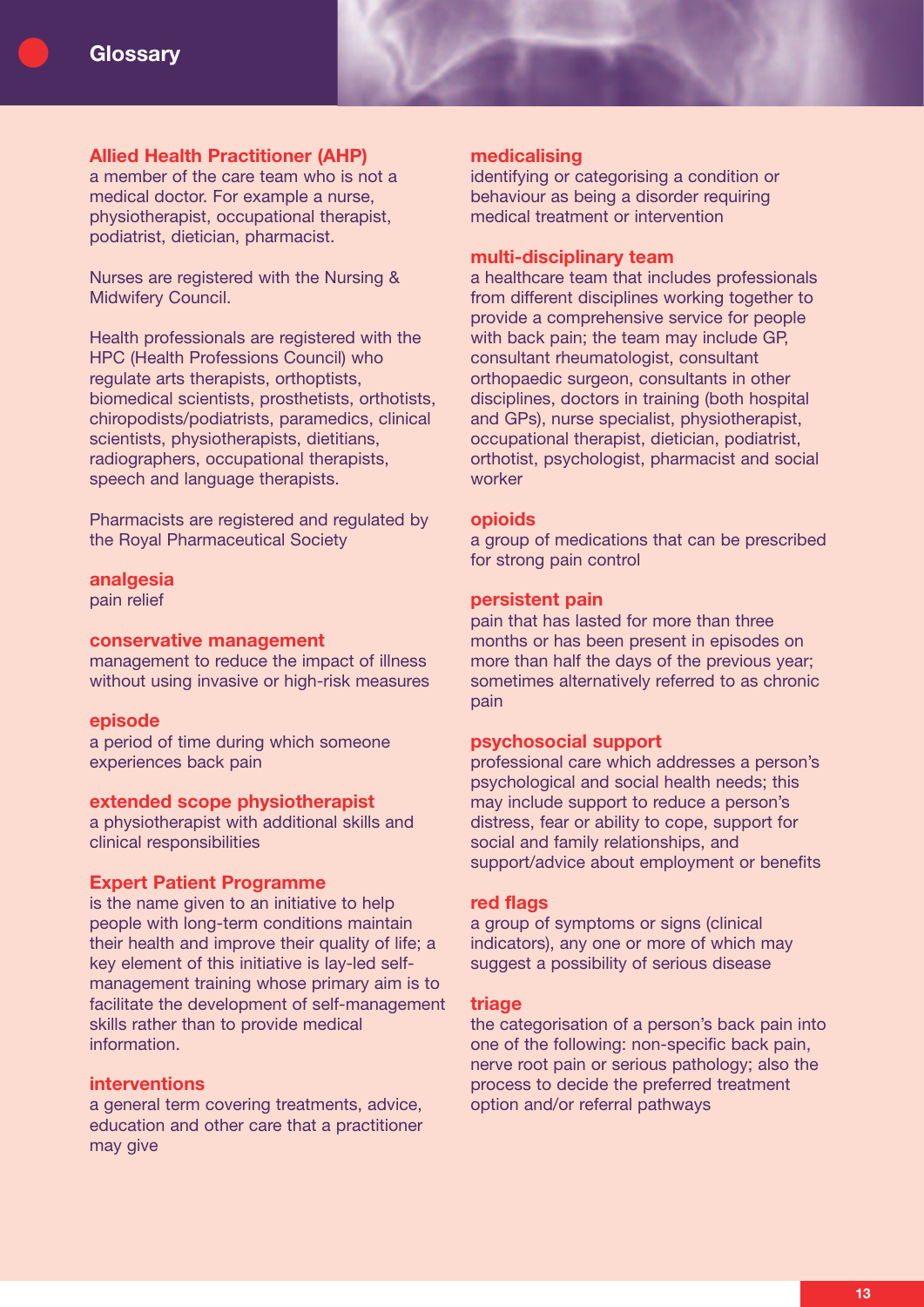# **Appendix 1: Evidence-based interventions**

The following evidence-based<sup>[26]</sup> interventions should be available for people with low back pain in the absence of serious disease or neurological complications (red flags).

In the first four weeks from onset:

- adequate information and reassurance
- advice to avoid bed rest
- advice to stay active
- adequate pain control.

For people whose back pain is not resolving by four weeks from onset, add:

- access to physical reconditioning exercises
- access to spinal manipulation.

For people whose pain is becoming persistent (six to 12 weeks from onset) or have been off work for four weeks, add:

- multi-disciplinary biopsychosocial intervention including:
- educational programme
- exercise programme for functional restoration
- cognitive interventions
- work based intervention
- involvement of Disability Employment Advisor.

for people whose pain has become persistent (more than 12 weeks without improvement):

- specialist pain service
- biopsychosocial assessment
- group cognitive behavioural therapy sessions
- vocational intervention
- special investigations if indicated

# **Appendix 2: Developing the Standards**

The working group met four times between December 2003 and June 2004 and consulted widely and publicly on these Standards during May and June 2004.

## **Acknowledgements**

The Standards of Care project has been managed by the Arthritis and Musculoskeletal Alliance (ARMA). A wide range of individuals and organisations, including ARMA member organisations, have generously given time, expertise and other support in kind.

ARMA would like to acknowledge the contributions of all those involved in this project. ARMA thanks all those who have been involved in project working groups and who have taken time to comment on the consultation drafts of these documents; also those who have contributed examples of good practice. We welcome further contributions and feedback.

ARMA would like to thank its member organisations for their ongoing support for its work, and to thank Arthritis Care, Arthritis Research Campaign and the British Society for Rheumatology for their core funding which has enabled ARMA to carry out this project on behalf of the musculoskeletal community.

ARMA would like to thank the following companies for supporting this project through unrestricted educational grants: Abbott Laboratories Limited, Merck Sharp & Dohme Limited, Pfizer Limited, Schering Plough Holdings Limited, Wyeth Pharmaceuticals.

ARMA is a registered charity (no 1054784).

26 Waddell G et al (1999)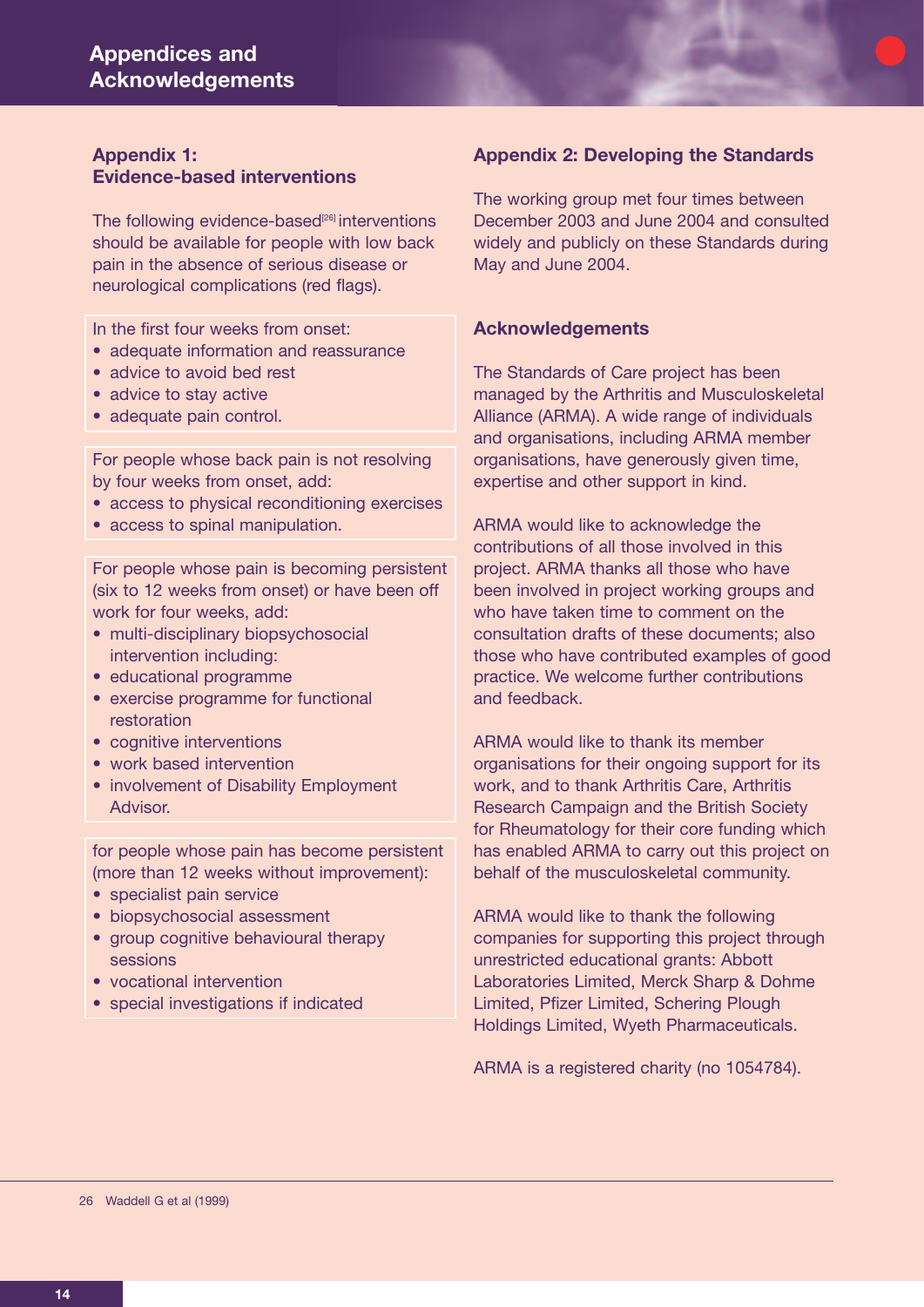#### **ARMA Standards of Care Steering Group**

**Ailsa Bosworth** National Rheumatoid Arthritis **Society** Maureen Cox Royal College of Nursing Rheumatology Nursing Policy and Practice Group Dr Mark Devlin Primary Care Rheumatology **Society** Hywel Evans Arthritis Care, Wales Martin Jones Arthritis Care Caroline Rattray External Relations Manager, British Society for Rheumatology Dr Jane Reeback Honorary Secretary, Scientific Section, ARMA Professor David G I Scott President, British Society for Rheumatology, 2002-2004 Dr Nicholas J Sheehan Honorary Treasurer, ARMA, 1999-2004 Dr Mike Webley Chairman, ARMA

## **Back Pain Working Group**

Working Group Co-ordinators Dr Nicholas J Sheehan Honorary Treasurer, ARMA, 1999-2004 Dr Jane Reeback Honorary Secretary, Scientific Section, ARMA Working Group Members Professor Alan Breen The Institute for Musculoskeletal Research & Clinical **Implementation** Professor Kim Burton Spinal Research Unit, University of Huddersfield Sue Clayton Lay member of Patient Liaison Committee of the British Pain **Society** Cathy Cook NHS Modernisation Agency

Dr Nadine Foster Primary Care Sciences Research Centre, Keele University Dr Andrew Frank British Society of Rehabilitation **Medicine** Professor Elaine Hay Consultant, Community **Rheumatology** Dr Philip Helliwell Society for Back Pain Research Jeanette Hucey Associate Director, Orthopaedic Services Improvement, NHS Modernisation Agency Dr Richard Hull British Society for Paediatric and Adolescent Rheumatology Dr Jumbo Jenner Lewin Rehabilitation Centre, **Cambridge** Mr Jonathan Johnson British Orthopaedic Association Dr Tom Kennedy British Society for Rheumatology Petra Klompenhouwer National Association of Rheumatological Occupational **Therapists** Dr Charles Pither Society for Back Pain Research Julia Rowley Independent Teresa Sawicka **BackCare** Dr Cathy A Speed University of Cambridge Nia Taylor Chief Executive, BackCare Sue Williams Clinical Nurse Specialist Dr Michael Wright British Institute of Musculoskeletal Medicine

# **ARMA Standards of Care Reference Group** Mr Robin Allum

Honorary Secretary, British Orthopaedic Association Ailsa Bosworth National Rheumatoid Arthritis **Society** 

Sam Brinn Programme Manager, Orthopaedic Service Improvement, NHS Modernisation Agency Margaret Bruce North Central London Strategic Health Authority Maureen Cox Royal College of Nursing Rheumatology Nursing Policy and Practice Group Lynne Dargie Royal College of Nursing Rheumatology Nursing Policy and Practice Group Dr Mark Devlin Primary Care Rheumatology **Society** Dr Krysia Dziedzic Primary Care Sciences Research Centre, Keele University; British Health Professionals in **Rheumatology** Professor Edzard Ernst Peninsula Medical School, Universities of Exeter and **Plymouth** Hywel Evans Arthritis Care, Wales Kim Fligelstone Scleroderma Society Dr Andrew Frank British Society of Rehabilitation **Medicine** Jeanette Hucey Associate Director, Orthopaedic Services Improvement, NHS Modernisation Agency Dr Richard Hull British Society for Paediatric and Adolescent Rheumatology Dr Mike Hurley Rehabilitation Research Unit, King's College London Petra Klompenhouwer National Association of Rheumatological Occupational **Therapists** Darryl McGhee Scottish Society for Rheumatology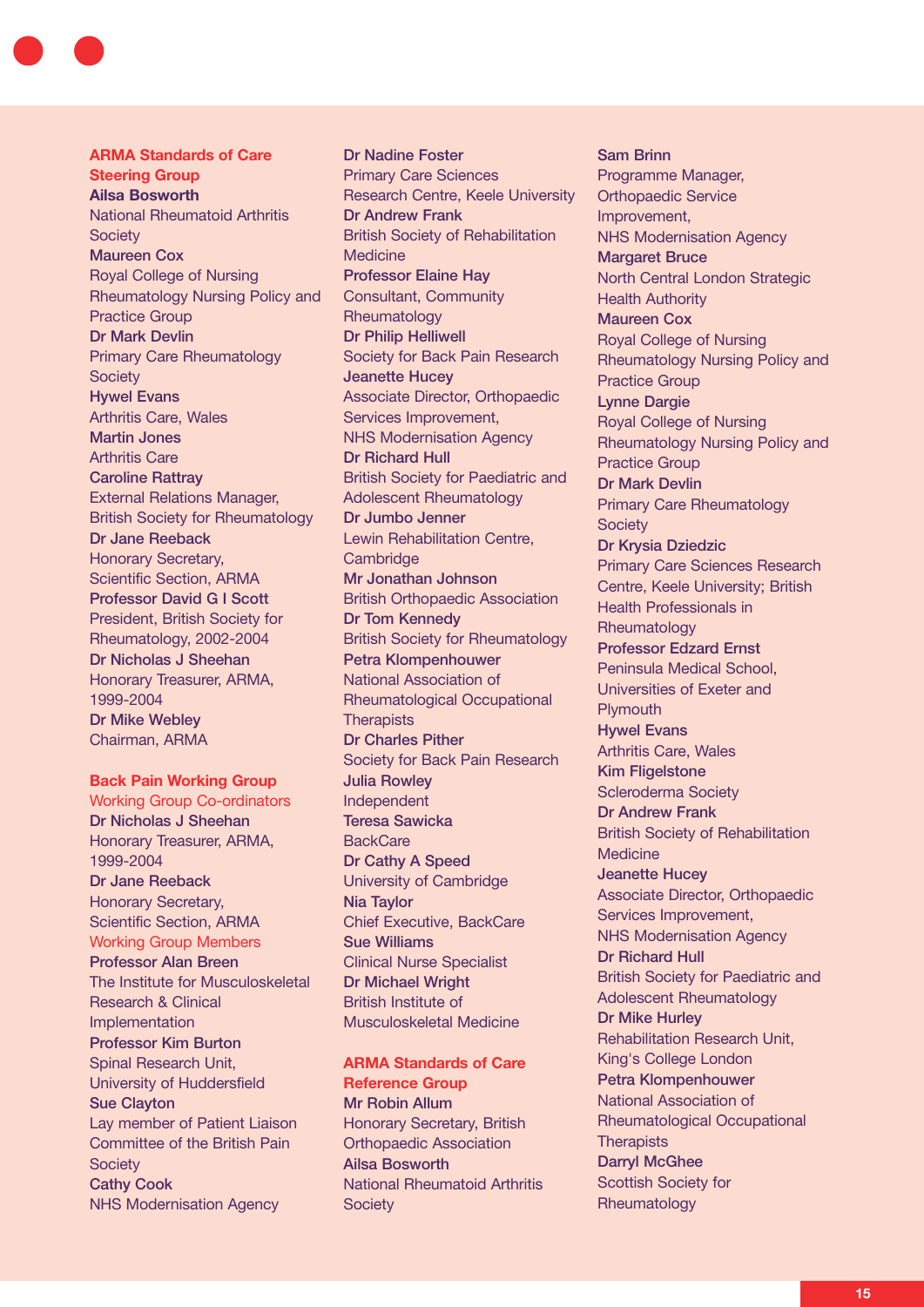Caroline Mountain National Association of Rheumatological Occupational **Therapists** Susan Oliver Independent Rheumatology Specialist Nurse, Royal College of Nursing Rheumatology Nursing Policy and Practice Group Dr Max Pittler Peninsula Medical School, Universities of Exeter and **Plymouth** Caroline Rattray External Relations Manager, British Society for Rheumatology Anthony Redmond Podiatry Rheumatic Care Association Dr Jane Reeback Honorary Secretary, Scientific Section, ARMA Professor David G I Scott President, British Society for Rheumatology, 2002-2004 Dr Nicholas J Sheehan Honorary Treasurer, ARMA, 1999-2004 Nia Taylor Chief Executive, BackCare Jane Tadman Arthritis Research Campaign Mr Andrew Thomas British Orthopaedic Association Dr Mike Webley Chairman, ARMA Elaine Wylie ARMA Northern Ireland

# **Good Practice Working Group**

Working Group Co-ordinator Dr John Halsey Consultant Rheumatologist, Morecambe Bay Hospitals NHS **Trust** Working Group Members Sam Brinn Programme Manager,

Orthopaedic Service Improvement, NHS Modernisation Agency

Robert Carter Sheffield West Primary Care Trust Maureen Cox Royal College of Nursing Rheumatology Nursing Policy and Practice Group Dr Peter T Dawes University Hospital of North **Staffordshire** Angela Donaldson Arthritis Care, Scotland Dr Jim Gardner Morecambe Bay Primary Care **Trust** Mr Roger Gundle British Orthopaedic Association Jeanette Hucey Associate Director, Orthopaedic Services Improvement, NHS Modernisation Agency Petra Klompenhouwer National Association of Rheumatological Occupational **Therapists** Professor Peter Maddison Lupus UK Stephen McBride Arthritis Care, Northern Ireland Susan Oliver Independent Rheumatology Specialist Nurse, Royal College of Nursing Rheumatology Nursing Policy and Practice Group Elaine Wylie ARMA Northern Ireland

#### **Consultation Planning Group** Lizzie Bloom

British Society for Rheumatology Ailsa Bosworth National Rheumatoid Arthritis **Society** Susan Oliver Independent Rheumatology Specialist Nurse, Royal College of Nursing Rheumatology Nursing Policy and Practice Group Professor David G I Scott President, British Society for Rheumatology, 2002-2004

## **Other Contributors**

We are also grateful to the following for their valuable suggestions and advice Dr Andrew Bamji Consultant Rheumatologist, Queen Mary's Hospital Sidcup Dr Jeffrey Graham Department of Health Rab Harkins Department of Health Martin Machray Dr Philip Sawney Department for Work and Pensions Jane Taptiklis Department of Health Professor Gordon Waddell Centre for Psychosocial and Disability Research University of Cardiff ARMA Trustees and Council Members

## **Project Team**

Sophie Edwards Chief Executive, ARMA Rosemary Chapman ARMA Standards of Care Project **Officer** Abigail Page Policy and Campaigns Officer, ARMA

#### **Production**

Kate Wilkinson Document Editor/Writer Artichoke Graphic Design Document Design and Production Catfish Web Design Web Design and Production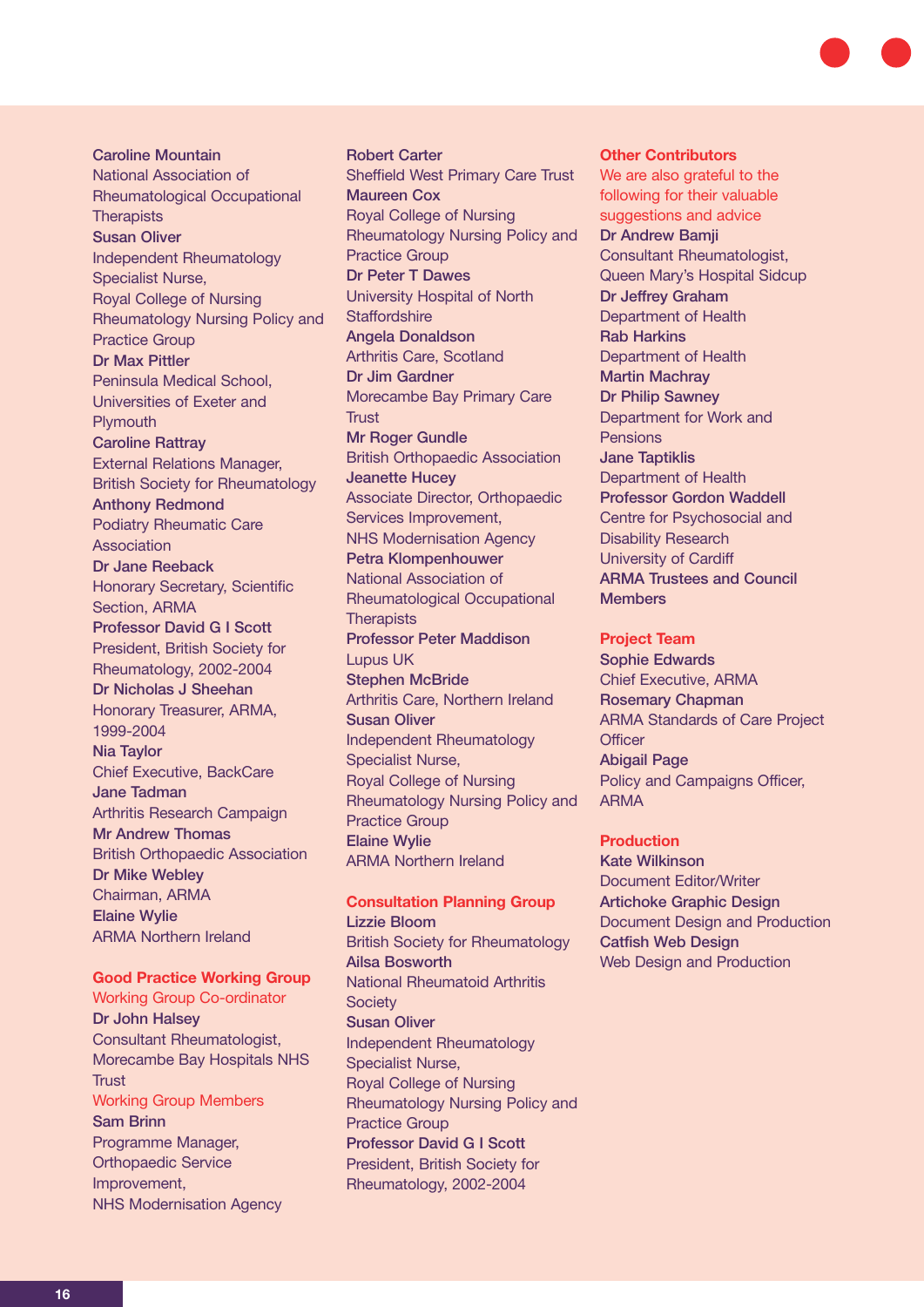**Bibliography References are footnoted in the main text where they are identified by author and date. They are listed in full here in alphabetical order of first author.**

**Accident Compensation Corporation** (ACC) and the National Health Committee. *New Zealand Acute Low Back Pain Guide*. 1997; Wellington, New Zealand.

**Assendelft WJJ**, Morton SC, Yu Emily I, Suttorp MJ, Shekelle PG. Spinal manipulative therapy for low back pain (Cochrane Review). In: *The Cochrane Library, Issue 1*, 2004. Chichester, UK: John Wiley & Sons, Ltd.

**Australian Acute Musculoskeletal Pain Guidelines Group**. *Evidence-based Management of Acute Musculoskeletal Pain*. Australian National Health & Medical Research Council, 2003.

**Breen AC**, Langworthy J, Vogel S, Nash K, McIntosh A, Kelly E, Thomson A, Hutchinson A. *Primary Care Audit Toolkit: Acute Low Back Pain*. Institute for Musculoskeletal Research and Clinical Implementation, 2000 (www.imrci.ac.uk)

**British Society of Rehabilitation Medicine**. *Vocational Rehabilitation - the way forward (2nd edition): report of a working party* (Chair: Frank AO). London: British Society of Rehabilitation Medicine, 2003.

**Buchbinder R**, Jolley D, Wyatt M. Population based intervention to change back pain beliefs and disability: three part evaluation. *British Medical Journal* 2001; 322 : 1516-20.

**Burton AK**, Waddell G, Tillotson KM, Summerton N. *Information and advice to patients with back pain can have a positive effect*. A randomized controlled trial of a novel educational booklet in primary care. *Spine* 1999; 24: 2484-91.

**Carroll D**, Moore RA, McQuay HJ, Fairman F, Tramèr M, Leijon G. Transcutaneous electrical nerve stimulation (TENS) for chronic pain (Cochrane Review). In: *The Cochrane Library, Issue 3*, 2004. Chichester, UK: John Wiley & Sons, Ltd.

**Carter JT**, Birrell LN. *Occupational Health Guidelines for the management of low back pain at work: evidence review and recommendations*. London: Faculty of Occupational Medicine, 2000

**Chartered Institute of Personnel and Development**. *Employee absence 2004: a survey of management policy and practice*. London: Chartered Institute of Personnel and Development, 2000 **Clinical Standards Advisory Group** (CSAG) *Epidemiology Review: The epidemiology and cost of back pain*. London: Department of Health, 1994. ISBN 0-11-321889-3. **Clinical Standards Advisory Group** (CSAG) *Back Pain – Report of a CSAG Committee on Back Pain*, Chaired by Professor Michael Rosen, London TSO, May 1994; ISBN 0 11 321887 7.

**De Craen AJM**, Di Giulio G, Lampe-Schoenmaeckers AJEM, Kessels AGH, Kleijnen J. Analgesic efficacy and safety of paracetamol-codeine combinations versus paracetamol alone: a systematic review. *British Medical Journal* 1996 313: 321-325. **Department for Work and Pensions**. *Pathways to work: helping people into employment*. 2002; CM 5690, 1-65.

**Department of Health**. *The NHS Plan*, 2000; CM 4818-I 1-147  $p99$ 

**Dworkin RH**. Which individuals with acute pain are most likely to develop a chronic pain syndrome. *Pain Forum* 1997; 6: 127–136.

**European Commission**, Research Directorate General. *European Guidelines for the management of acute non-specific low back pain in primary care*. COST Action B13 2004. www.backpaineurope.org

**European Commission**. *Low back pain: guidelines for its management*. COST Action B13, due 2004

www.backpaineurope.org **Evans G**, Richards S. *Low back pain: an evaluation of therapeutic interventions*. Bristol: Health Care Evaluation Unit, University of Bristol, 1996

**Faas A**. Exercises: which ones are worth trying, for which patients and when? *Spine* 1996 21(24):2874-2879. **Frank JW**, Brooker AS, DeMaio SE, et al. Disability resulting from occupational low back pain. Part II: What do we know about secondary prevention? A review of the scientific evidence on prevention after disability begins. *Spine* 1996 Dec 15;21(24):2918-29

**Hoogendoorn WE**, van Poppel MNM, Bongers PM, Koes BW, Bouter LM. Systemic review of psychosocial factors at work and private life as risk factors for back pain. *Spine* 2000;*25*: 2114-25. **Health and Safety Executive (HSE)** Back Pain in the Workplace: Prevention and Management. 2004.

http://www.hse.gov.uk/msd/backpain/index.htm

**Karjalainen K**, Malmivaara A, van Tulder M, Roine R, Jauhiainen M, Hurri H, Koes B. Multidisciplinary rehabilitation for fibromyalgia and musculoskeletal pain in working age adults (Cochrane Review). In: *The Cochrane Library,* 1, 2002. Oxford: Update Software.

**Kent DL**, Larson EB. *Disease, level of impact, and quality of research methods: three dimensions of clinical efficacy assessment applied to magnetic resonance imaging*. Investigative Radiology 1992; 27: 245-54.

**Koes BW**, van Tulder MW, Ostello R, Bruton AK, Waddell G. Clinical guidelines for the management of low back pain in primary care. *Spine* 2001 26(22); 2504-2514.

**Lorig KR**, Sobel DS, Stewart AL et al. Evidence suggesting that a Chronic Disease Self-Management Program can improve Health Status while reducing hospitalisation. A Randomised Trial. *Medical Care,* 1999; 37(1): 5-14.

**Malmivaara A**, Kotilainen E, Laasonen E, Poussa M, Rasmussen M. *Clinical Practice Guidelines: diseases of the low back*. (Finnish, available in English)The Finnish Medical Association Duodecim. 1999

**Maniadakis A**, Gray A, The economic burden of back pain in the UK, Pain 2000; 84: 95-103

**Nachemson A**, Carlsson CA, Englund L, Goossens M. *Back and neck pain*. Stockholm: The Swedish Council on Technology Assessment in Health Care (SBU), 2000.

**National Institute for Clinical Excellence**. *A guide to appropriate referral from general to specialist services*. 2001 ref: N0041 ISBN: 1-84257-144-3.

**Nelemans PJ**, de Bie RA, de Vet HCW, Sturmans F. Injection therapy for subacute and chronic benign low-back pain (Cochrane Review). In: *The Cochrane Library,* 3, 2004. Chichester, UK: John Wiley & Sons, Ltd.

**Norlund AI**, Waddell G. Cost of back pain in some OECD countries. In Nachemson AL, Jonsson E, eds. *Neck and back pain: the scientific evidence of causes, diagnosis and treatment*. Philadelphia: Lippincott, Williams & Wilkins, 2000.

**Pain in Europe**, *A 2003 Report*. www.painineurope.com **Pain Society**. *Recommendations for the Appropriate Use of Opioids in Persistent Non-cancer Pain* 2004. www.painsociety.org

**Roland M**, Waddell G, Moffett JK, Burton K, Main C. *The Back Book. 2nd Edition*. London, The Stationery Office, 2002. ISBN 0117029491 or in a pack of 10, ISBN 0117029505 **Royal College of General Practitioners**. *Clinical Guidelines for the Management of Acute Low Back Pain*. 1996 and 1999 London: Royal College of General Practitioners. **Royal College of Radiologists**. *Making the best use of a*

*department of clinical radiology: Guidelines for doctors*. 1998 London, RCR (Fourth Edition).

**Turner JA**. Educational and behavioural interventions for back pain in primary care *Spine* 1996; 21: 2851-9.

**Van Tulder MW**, Assendelft WJJ, Koes BW, Bouter LM. Spinal radiographic findings and nonspecific low back pain: a systematic review of observational studies. *Spine* 1997; 22: 427- 34.

**Van Tulder MW**, Malmivaara A, Esmail R, Koes BW. Exercise therapy for non-specific low back pain (Cochrane Review). In: *The Cochrane Library, Issue 4,* 2000. Oxford: Update Software. **Van Tulder MW**, Ostelo RWJG, Vlaeyen JWS, Linton SJ, Morley SJ, Assendelft WJJ. Behavioural treatment for chronic low back pain (Cochrane Review). In: *The Cochrane Library,* Issue 4, 2000. Oxford: Update Software.

**Van Tulder MW**, Scholten RJPM, Koes BW, Deyo RA. Nonsteroidal anti-inflammatory drugs for low-back pain (Cochrane Review). In: *The Cochrane Library, Issue 3,* 2004. Chichester, UK: John Wiley & Sons, Ltd.

**Waddell G**, McIntosh A, Hutchinson A, Feder G, Lewis M *Low back pain evidence review*. London: Royal College of General Practitioners, 1999.

**Waxman R**, Tennant A, Helliwell P. Community survey of factors associated with consultation for low back pain. *British Medical Journal* 1998;317:1564-67.